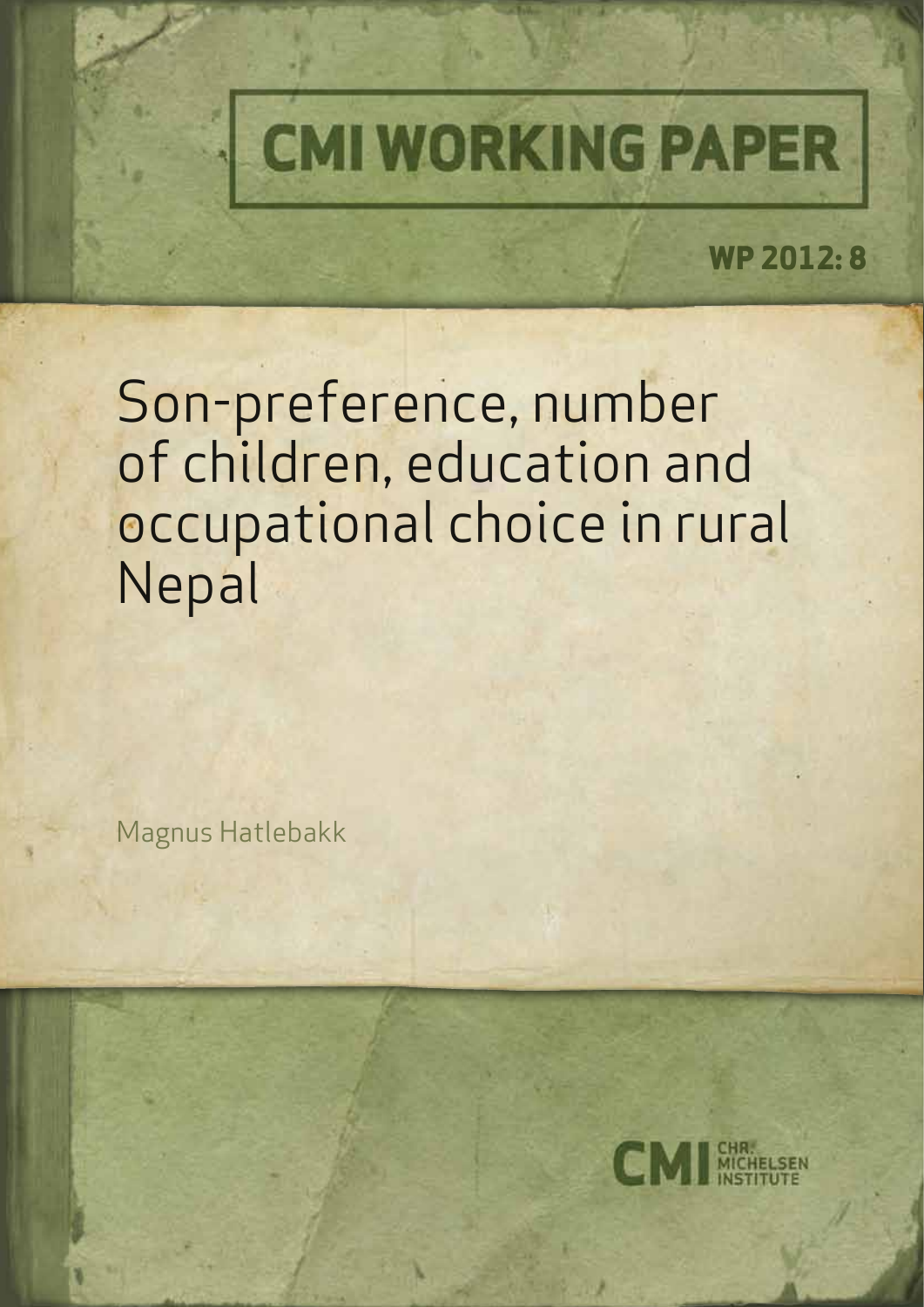Chr. Michelsen Institute (CMI) is an independent, non-profit research institution and a major international centre in policy-oriented and applied development research. Focus is on development and human rights issues and on international conditions that affect such issues. The geographical focus is Sub-Saharan Africa, Southern and Central Asia, the Middle East and Latin America.

CMI combines applied and theoretical research. CMI research intends to assist policy formulation, improve the basis for decision-making and promote public debate on international development issues.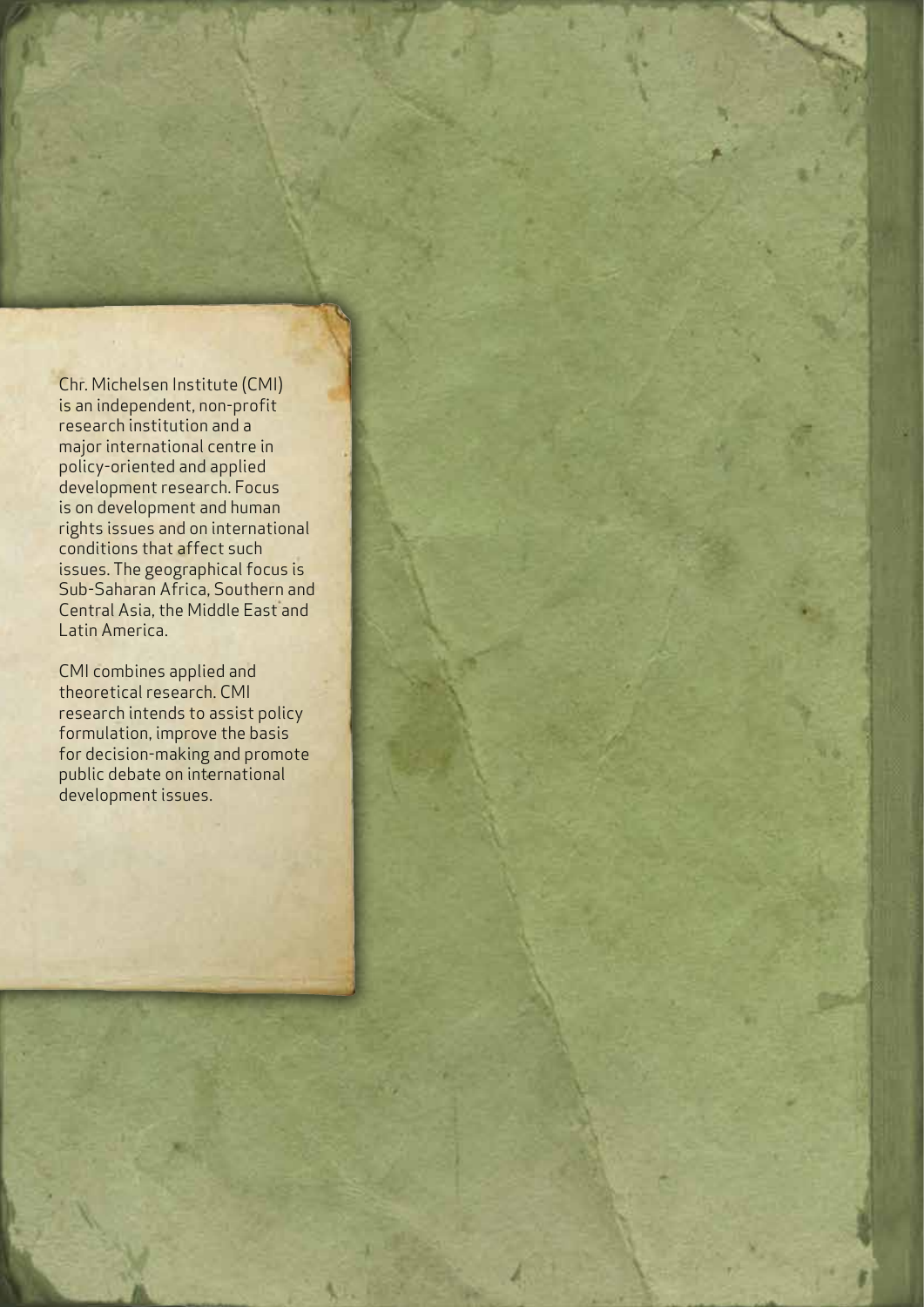# Son-preference, number of children, education and occupational choice in rural Nepal

Magnus Hatlebakk

### **WP 2012: 8**

October 2012

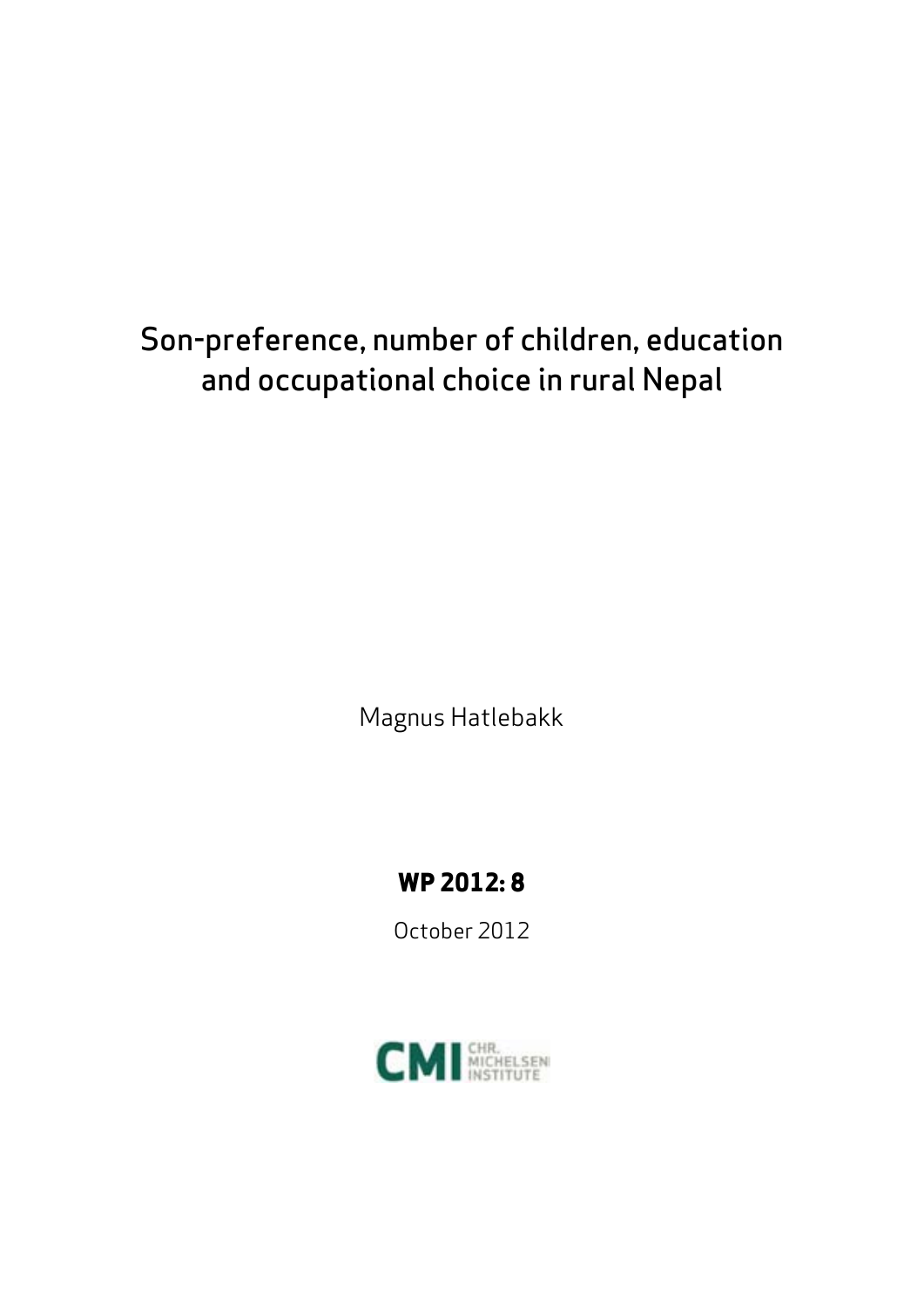**Project number** 10075

**Project title** Gender of children, education and occupational choice in Nepal

**JEL-codes:** D13, I21, J13, O12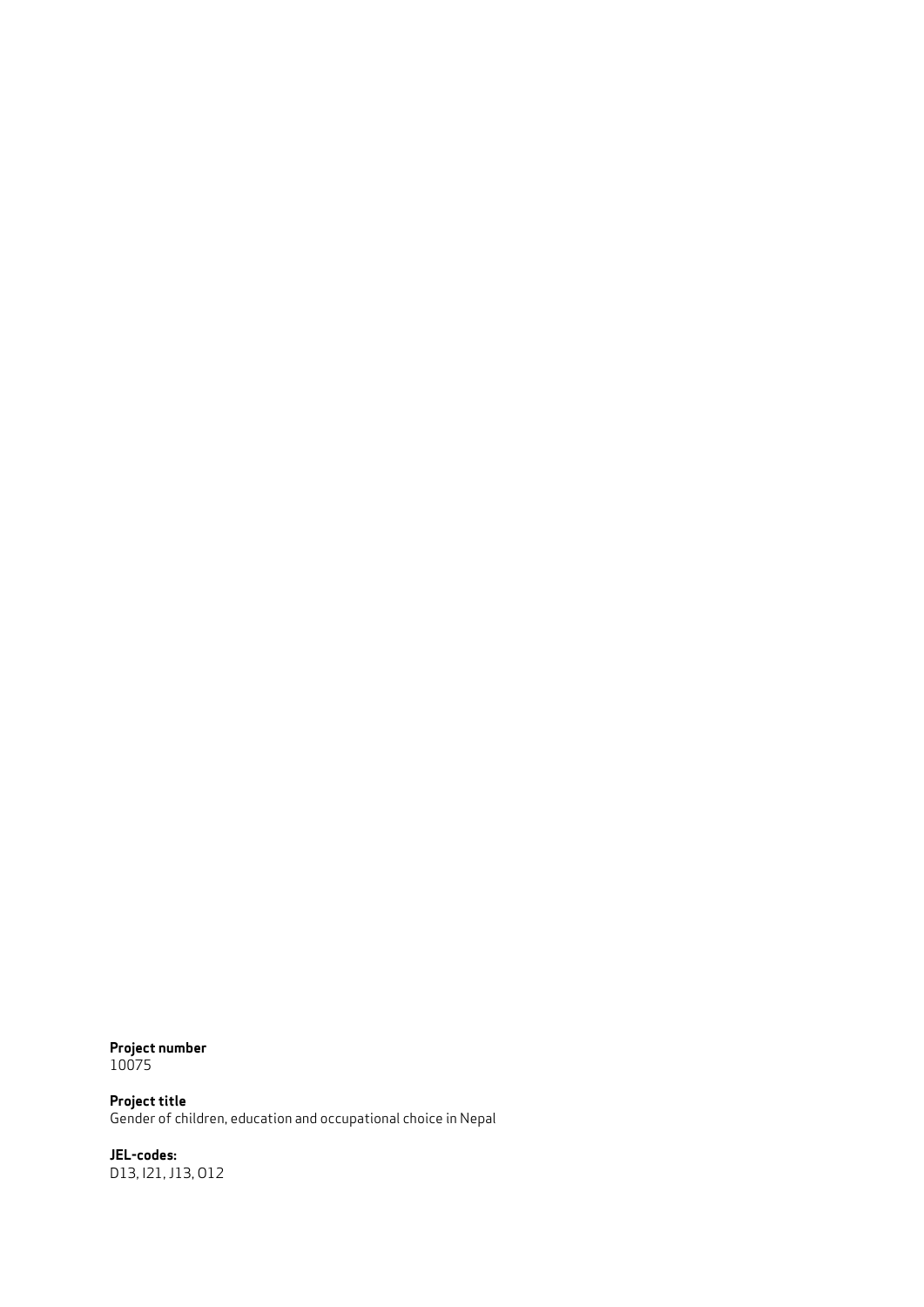### Contents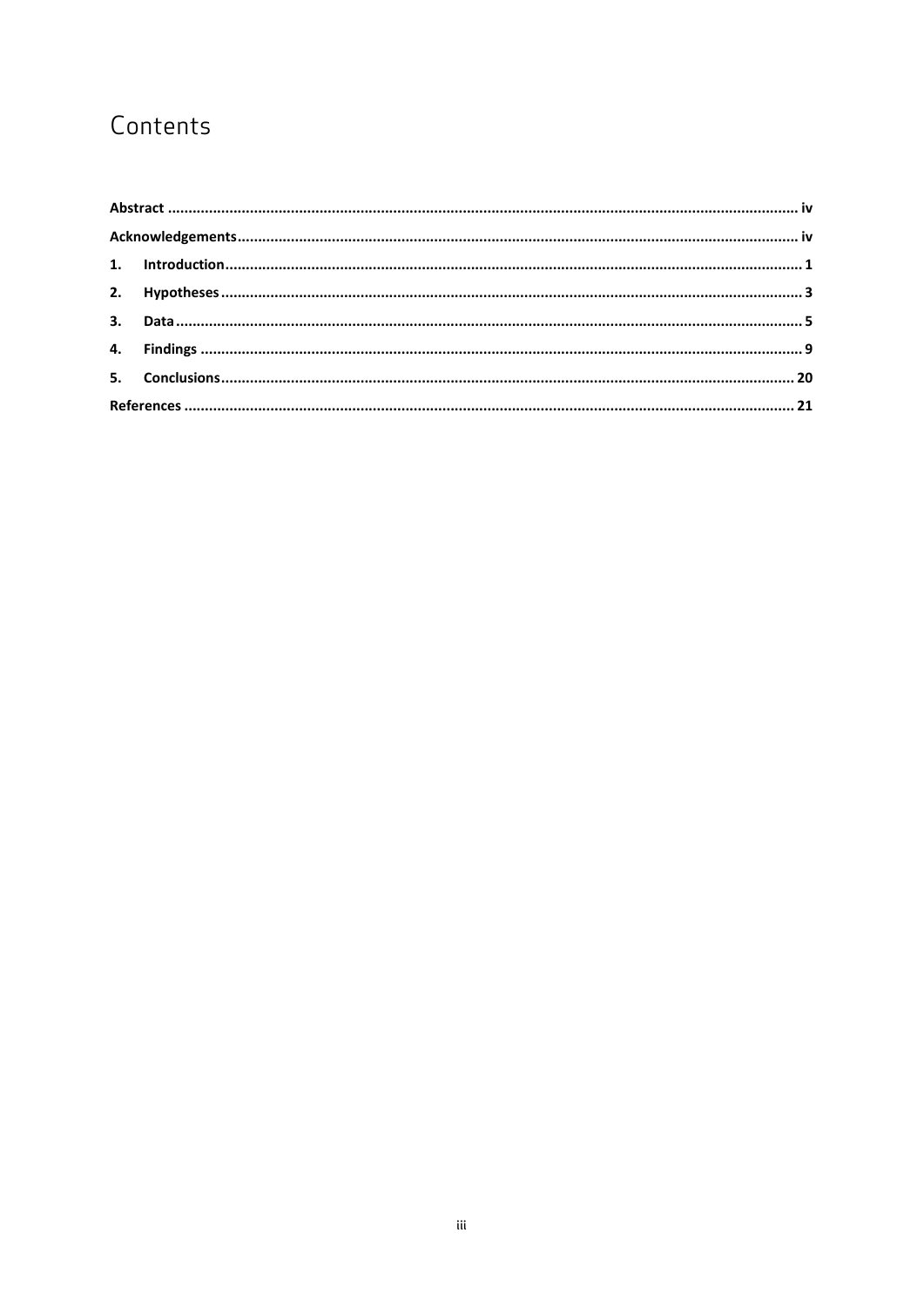### <span id="page-5-0"></span>Abstract

A unique family survey was conducted in Nepal to investigate the economic consequences of having a first-born girl. Women get more children, but we find no causal effect of number of children on economic outcomes. But independently of the number of children there is a positive effect on boys' education of having a first born sister, who presumably takes care of household work so the boys can focus on school. This indicates a stronger son-preference in Nepal than what is found in studies from neighboring countries.

### <span id="page-5-1"></span>Acknowledgements

The research is part of a joint project with Yogendra Gurung and Bal Kumar KC, IPDS in Kathmandu, that is funded by the Research Council of Norway through the EconPop program that, in turn, is part of the international PopPov network. Thanks go to Anjushree Pradhan from New Era who advised on the survey, as well as Sachin Shrestha, also New Era, who supervised the survey together with us. Thanks also go to Arild Aakvik and Vincent Somville for valuable comments and suggestions.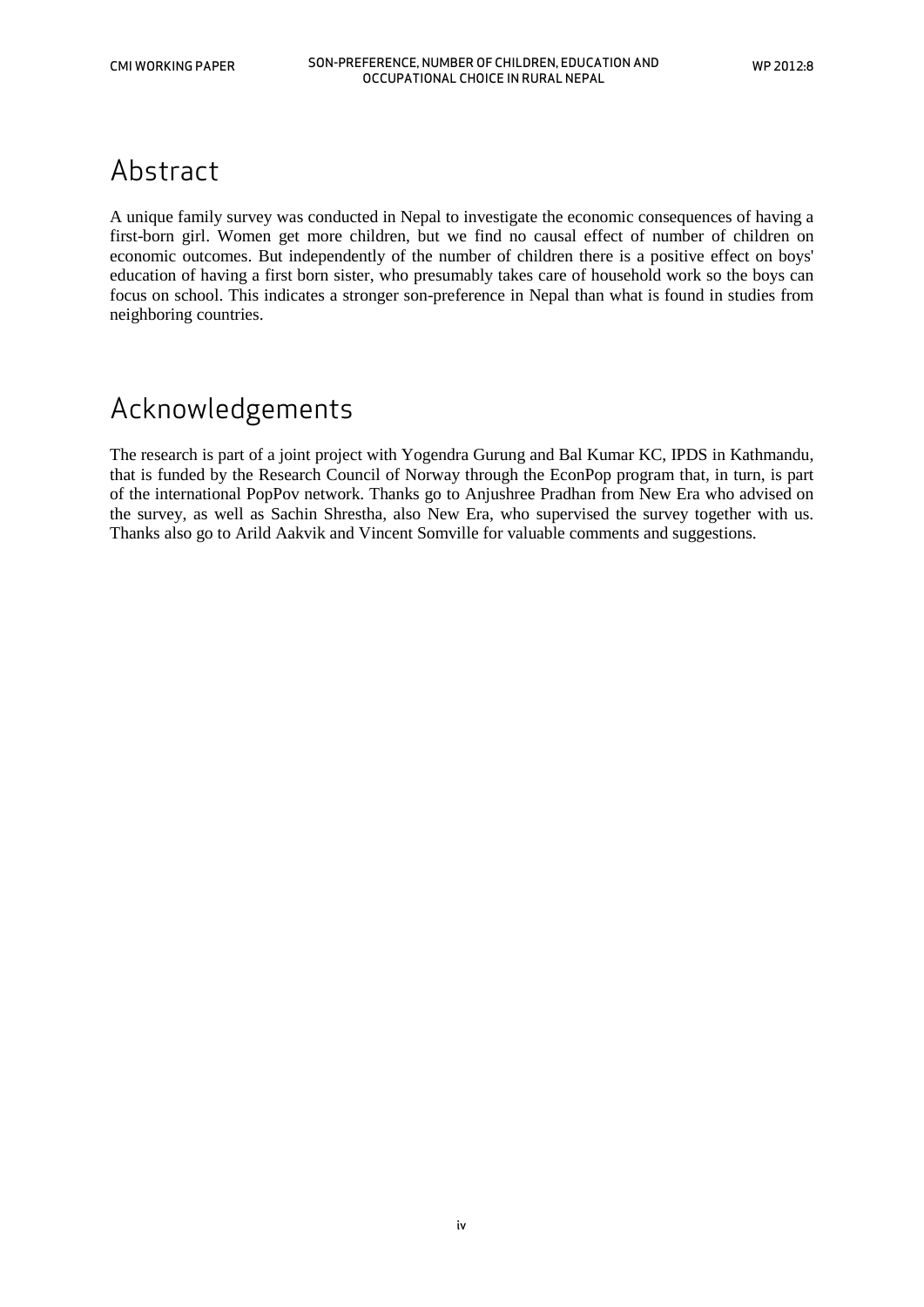### <span id="page-6-0"></span>1. Introduction

In South-Asia a son-preference leads to abortion of girls (in India) and additional children if the first born is a girl. This paper focuses on the latter and uses data from Nepal where abortion of girls is still not a problem. We investigate whether the son-preference has a cost for households as they may get too many children and thus invest less in each child. Inspired by the literature we started out using the random gender of the first-born as an instrument for number of children to create exogenous variation in this variable. But we find that it is not the number of children that matters for education, but rather whether there is a first born sister.

We find that having two first-born girls is the best predictor for number of children, while having a first-born sister is the best predictor for the level of education, but only for her male siblings. That the number of children does not matter for economic decisions seems to be a robust finding in the literature. That the birth order does matter is also known from the literature, but we have not seen any study that simultaneously tests for the importance of number of children and the gender of the first born. And this is also the first time we have seen an effect of a first-born girl only on male siblings. This is a particular strong indication of son-preference in Nepal. Not only do women get more children if the first born children are girls, if there is a first born girl then her brothers, and not her sisters, get a better education. We believe that the first born girl takes care of household chores so that her brothers can focus on school.

As indicated there are two strands of the literature that we combine in a unified analysis. Angrist and Evans (1998) is the seminal contribution in the literature where the gender of siblings is used as an instrument for number of children. Their work led to an extensive literature focusing on the effect of family size on female labor supply, see for example Cruces and Galiani (2007) on data from Mexico and Argentina, and Daouli et al. (2009) on Greece. Then there is a more limited literature that looks at other economic outcomes, including Gupta and Dubey (2006) on poverty in India. Our focus is on education, and similarly to us, most studies find no causal effect of number of children on a child's education, although there is a recent study by Ponczek and Souza (2012) that finds a negative effect. Ponczek and Souza also have a good review of this literature.

The seminal contribution to theory on the link between number of children and investments in each child is due to Becker (1960, see footnote 10 for the formal model). Becker describes a qualityquantity trade-off in preferences, where the two variables are simultaneously determined. So any causal mechanism should reflect a change in the cost of either quality or quantity, or both. So if a women for some reason (and we focus on the random event that she gets a girl first) decides to get more children, she may at the same time decide to compensate by investing less in each child. But that would be a causal effect of having a girl first on both quality and quantity of children. When we below attempt (unsuccessfully) to identify a causal effect of number of children on their education, then we implicitly assume a recursive structure where the women first observe the gender of the first born, then decide on the number of children, and finally decides on their education. This is not an unlikely sequence of events, but as said, we do not find a significant effect in the last part of the chain of decisions, only the first effect on number of children is significant. This may reflect that a first born girl simultaneously affects both the number of children and their education. But we focus below on a more direct interpretation of the finding, as it is likely that the first born girl takes care of household work so that her brothers can focus on school. This interpretation is supported by Edmonds (2006) analysis of time use among children in Nepal where he, in fact, finds that older girls work more than their brothers and even more if they have additional younger siblings.

The second strand of the literature applies birth-order and gender as direct explanatory variables. A robust finding seems to be that in poor countries siblings of first born girls get more education than others. But our findings seem to be the first that documents such effects only for male siblings. So apparently a stronger son-preference, since only boys benefit, than in similar studies from neighboring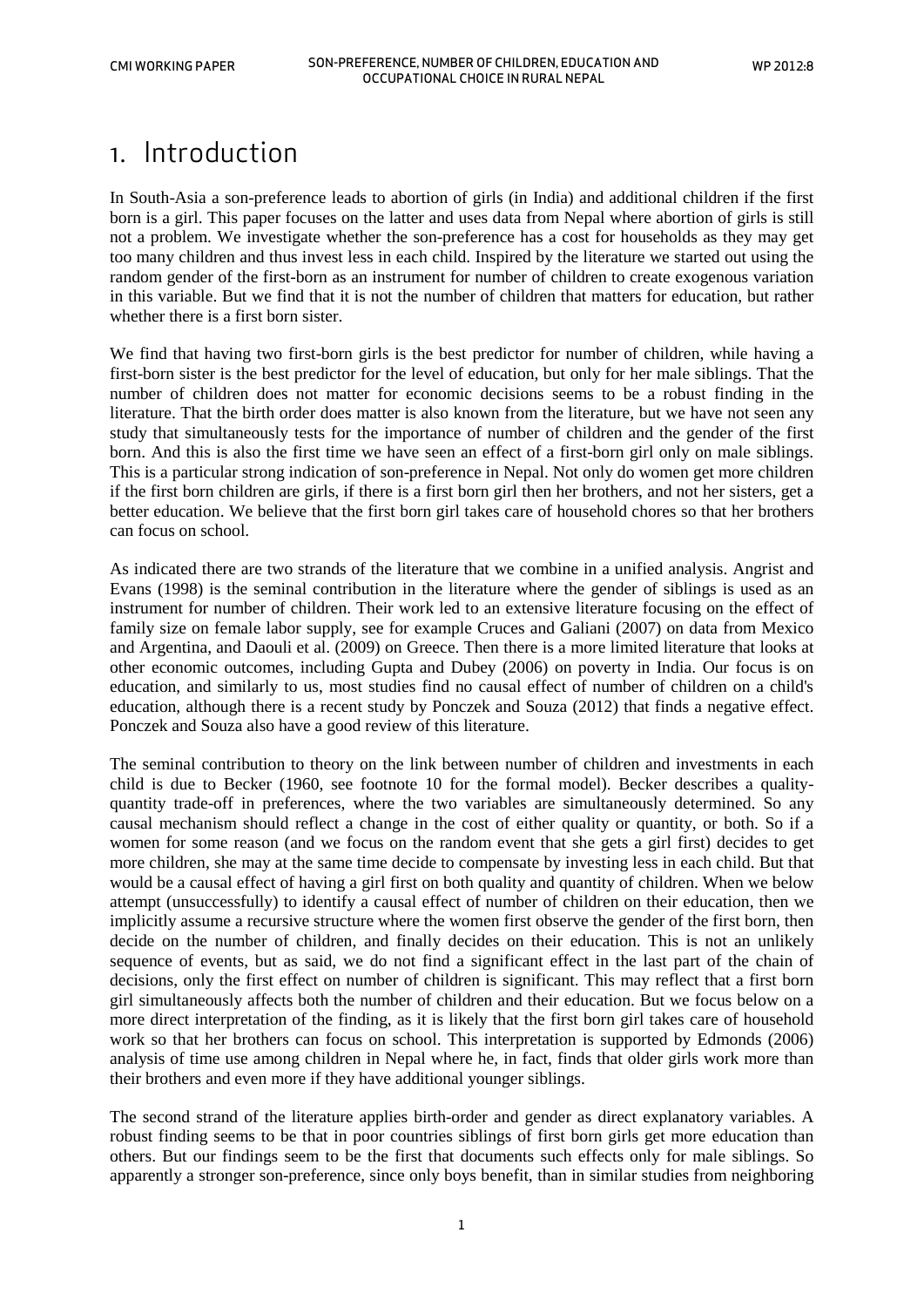$\overline{a}$ 

countries where later born children of both gender benefit, see Sawada and Lokshin (2009) on data from Pakistan, and Ota and Moffatt (2007) on data from India. This male only effect is the main contribution of the paper. There is, however, a related literature where the focus is only on birth-order and a possible interaction with own gender (but without looking at the gender of the siblings), see for example Ejrnæs and Pörtner (2004) who find that later born boys (in the Philippines) spend more time in school, and Emerson and Souza, A.P. (2008) who find that daughters (in Brazil) who are first born are less likely to go to school than later born daughters.

We also consider it value added to use data from Nepal, where the literature on son-preference is limited, but see Koolwal (2007) who analyzes the link between son-preference and child labor in Nepal. There is also a related literature on son-preference elsewhere, in particular Basu and de Jong (2010) on son-preferences in India, Das Gupta et al. (2003) on determinants of son-preference in China, India, and South-Korea, and Edlund and Lee (2009) on theory and evidence for son-preference in South-Korea.

The fact that Nepali women get more children if the first born are girls, is well known, see for example Gudbrandsen (20[1](#page-7-0)0) who uses demographic and health survey (DHS) data<sup>1</sup>. The DHS data has, however, only limited information on economic outcomes. An alternative is living standards measurement study (LSMS) data, and the NLSS (1995, 2003, 2010) surveys are of high quality and contain information on a number of economic outcomes<sup>[2](#page-7-1)</sup>. But with NLSS the problem is that the unit of observation is a household and not a woman. There are ways to identify the children of each woman, and their birth-order, but there are inconsistencies in the data, and one can never be sure that all children are identified since the focus of the surveys is on household members and not on children who may have left the household. As a result there is no national level survey available that can identify the link from birth-order of children to different economic outcomes in Nepal. As we did not have the resources to conduct a nation-wide family survey, we decided to do a survey in one area of Nepal where we expected to find variation in son-preference and fertility behavior due to the diverse caste and ethnic composition of the area. We interviewed women of age 40-59 as most of them have completed child-bearing and will have adult children for whom we can identify economic outcomes.

In addition to the effects on education, we wanted to identify any effects on occupations. These findings will be reported below, but since they are not significant they will get less attention than the effects on education. In the next section we discuss the suggested link between the gender of the first born, via number of children, to education of those children and their occupational choice. The third section presents the data, then comes results and finally a discussion of the findings.

<span id="page-7-0"></span><sup>&</sup>lt;sup>1</sup> For more background on the fertility transition in Nepal and South-Asia see KC (2004), Karki and Krishna (2008) and Veron (2008).

<span id="page-7-1"></span><sup>&</sup>lt;sup>2</sup> For more information and examples of economic analysis of NLSS data see Hatlebakk (2009 and 2011).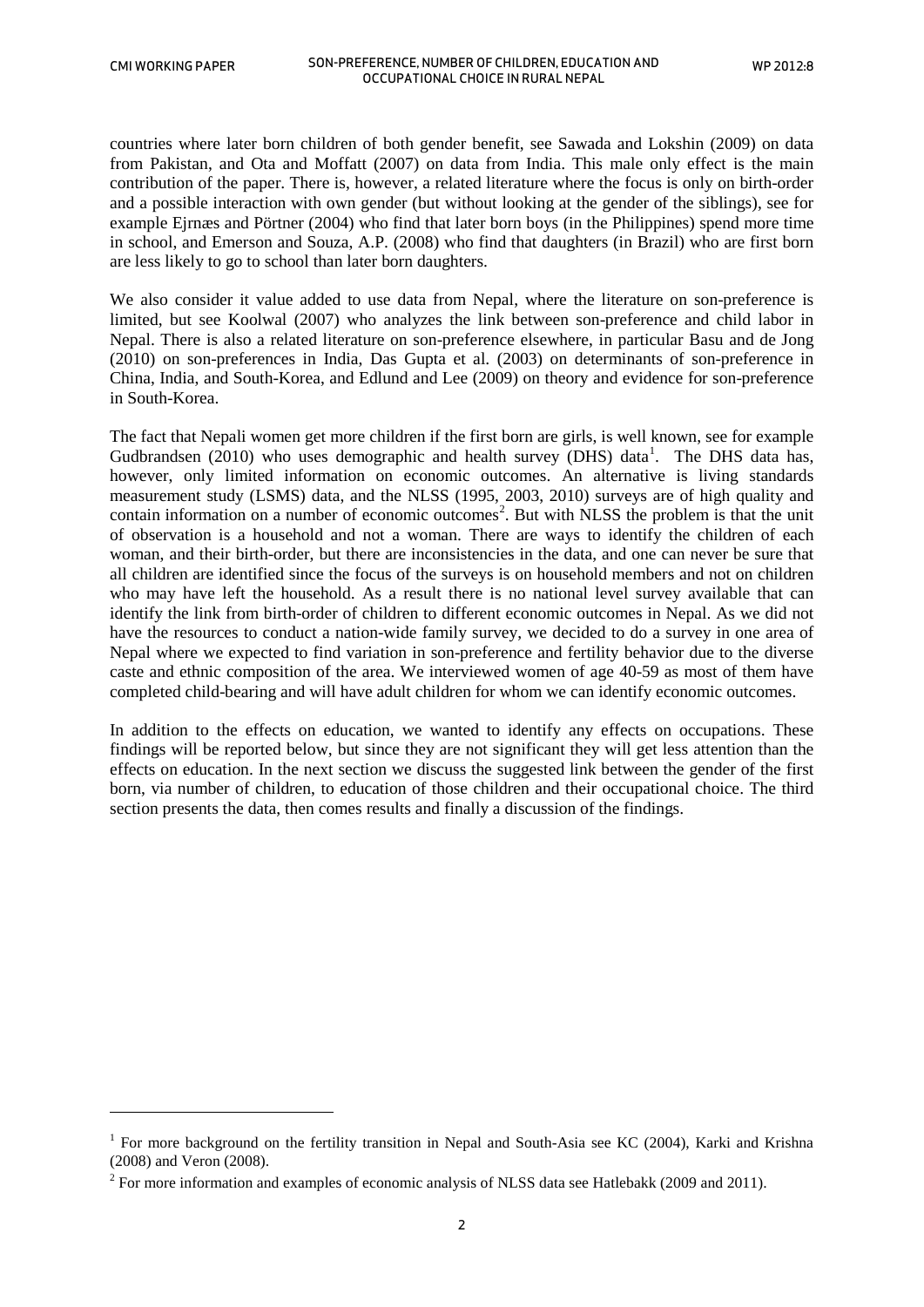### <span id="page-8-0"></span>2. Hypotheses

The main explanation given by women themselves for having more children if the first born is a girl is that they want a boy. And there is a general view, as shown by the targets for population growth in many countries, that poor people get too many children for their own good. The latter is, however, an imprecise statement, and we will investigate more specific elements of the presumption utilizing the fact that women get more children if the first born are girls. That is, how will the gender of the first born children affect the education and in the last instance the occupational choice of later born children? The effect is likely to depend on the gender of the later born themselves, so we separate the effects on girls and boys, and as fertility and investments in education may differ between social groups, we will control for social identity in the analysis. Son-preference is expected to be stronger within some groups depending first of all on religious beliefs. It is for example important for some social groups to have a son who can light the funeral pyre.

In the analysis we will utilize the natural experiment that the gender of a child is random in Nepal, as indicated by the sex-ratio at birth<sup>[3](#page-8-1)</sup>. And even more so two decades ago, when our sample of children was born. We know that women get more children when the first born is a girl, and more children may, in turn, affect other economic decisions. But having a girl first, in stead of a boy, may also have additional effects. In particular we shall expect the girl to take over some of the household chores that the mother would otherwise do. This, in turn, means that the mother can work more outside the household bringing incomes that can be invested in for example education for the younger children. How far can theory help us in understanding these decisions? The discussion here is based on economic theory, but we do not provide a formal model, only a stylized strategy that may be "optimal" in some sense for a woman living in an economy where girls have fewer opportunities in the labor market than boys.

We assume that woman (and the family in general) makes a plan for number of children, investment in their education, as well as her own occupational choice, but a plan that is contingent on the gender of the children. A realistic strategy may be:

- Girls take care of household chores, which allow the boys to focus on education, and the mother to work outside.
- The woman gets children until she has two boys.

 $\overline{a}$ 

- Both boys and girls are allowed to complete primary school, but boys get more time for school work.
- Children with good school results are allowed further education.

The two boys target can be an optimal strategy if there are costs of having children, but a larger chance of at least one talented boy if you have more than one. If the women apply this strategy, then we shall expect to observe the following:

<span id="page-8-1"></span><sup>&</sup>lt;sup>3</sup> This ratio is not readily available, but there is no indication from neither the censuses nor the DHS surveys of any deviation from the normal sex-ratio, and the CIA (2012) World Factbook reports a normal sex-ratio-at-birth of 1.04. Leone, Matthews and Dalla-Zuanna (2003) believe the normal sex-ratio in Nepal explains the limited interest in son-preference in Nepal, and go on with a discussion of the consequences of the son preference for fertility behavior.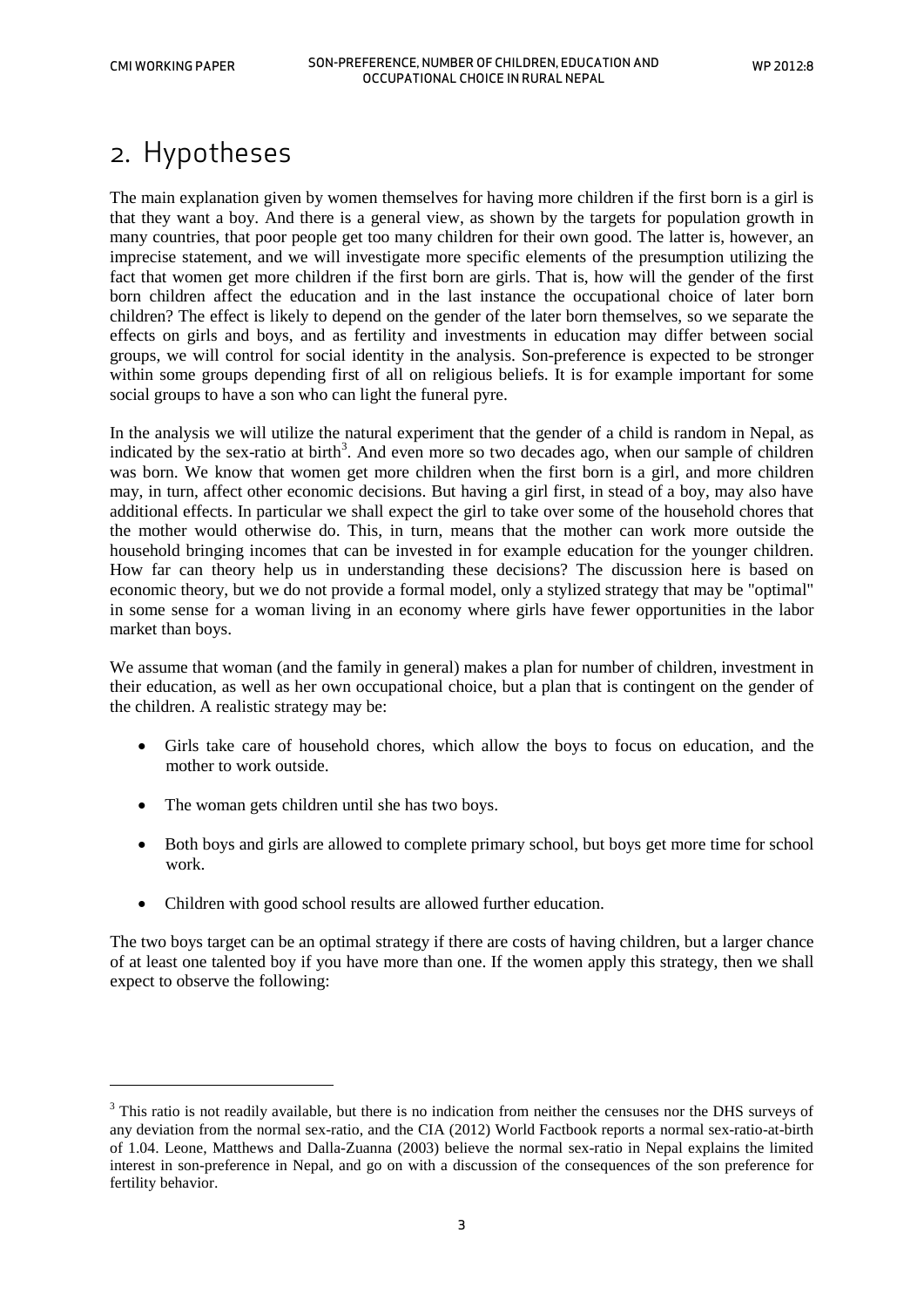- 1. Women get more children if the first born is a girl (since they want two boys).
- 2. More boys, than girls, take education beyond primary school.
- 3. More boys take education beyond primary school if the first born is a girl.
- 4. As a result these boys may get a better job than other boys due to a first born sister.
- 5. The mother works outside the household if the first born is a girl.

Now, one may imagine that even if there is no first-born girl, but for example a second-born girl, she may also take care of household chores, and thus have some of the same implications. But in this case there will already be a boy around, and the family has been forced (for some time) to find another solution for household chores. So we shall not expect a later born girl to have the same strong implications. And since there is already a boy, there will probably be no effect on the number of children of a later born girl. So for these reasons, we start out with the gender of the first born as the natural experiment of interest, and we will now investigate the hypotheses listed above. As we shall see, we do, however, end up with an empirical analysis where we also utilize the gender of the second born in the empirical strategy.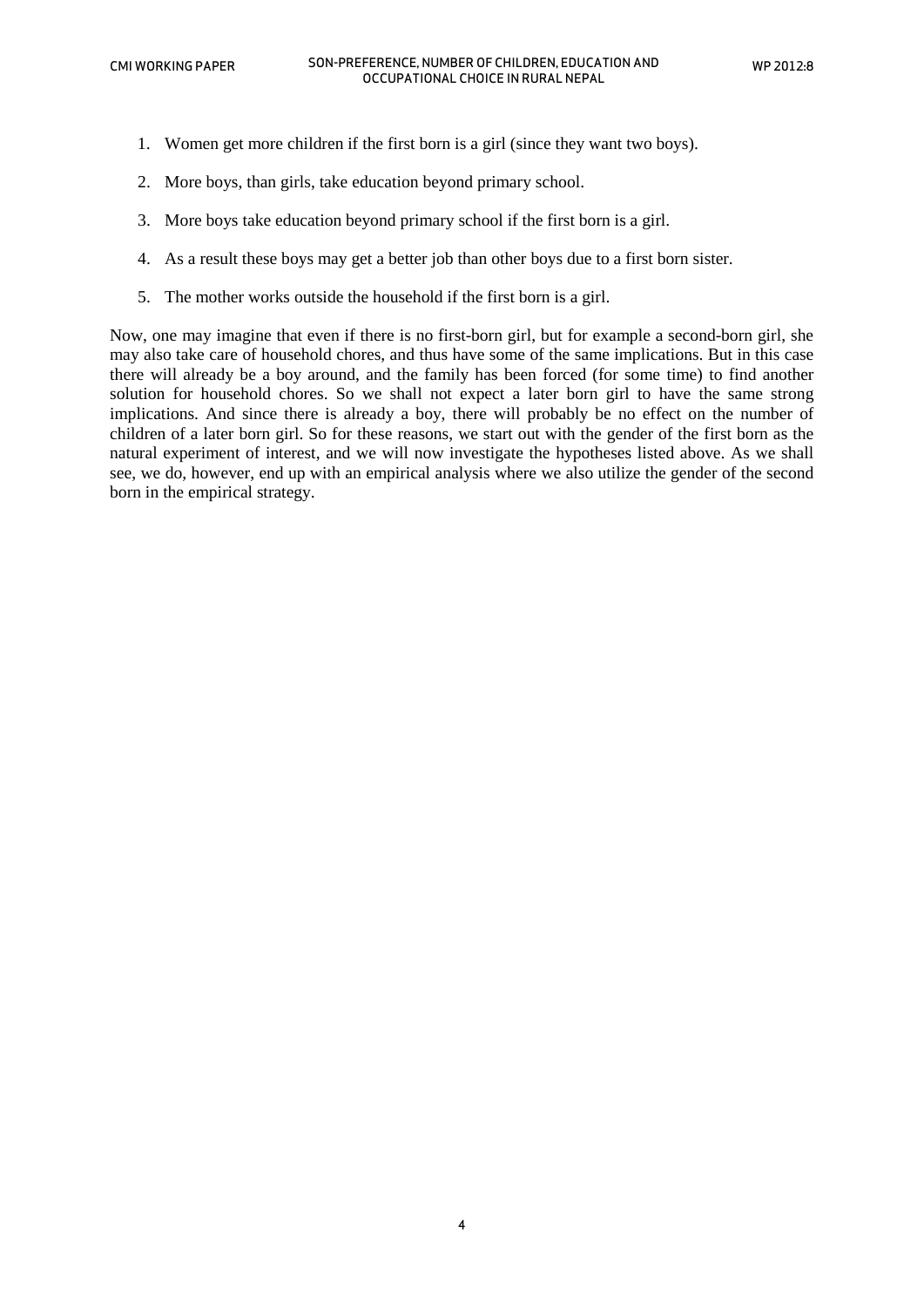### <span id="page-10-0"></span>3. Data

The survey was conducted in a rural area north-east of the city of Biratnagar in the plains (terai) of Nepal. The area has a particularly diverse caste and ethnic composition. There is an indigenous (Janajati) population (Tharu and Rajbansi in particular), then there are people of hill origin who over generations have migrated to the plains, in our sample mostly high caste groups, and finally there are people of Indian origin who also have migrated to the area over generations, mostly Dalits in our sample (Bantar and Musahar in particular). As there may be variation in son-preference between different Janajati or Dalit groups, we do not lump them together but rather construct dummy variables for the three largest groups in the sample, and have all other groups as the reference category<sup>[4](#page-10-1)</sup>. These three groups are Tharu (36% of the sampled women), Bantar (13%) and hill origin Brahmin and Chettri (10%). The area is a relatively peaceful area (which was essential for conducting the survey given the recent civil war and post-war ethnic unrest in Nepal) and with all villages being 0.5-1.5 hours by bus or bicycle from Biratnagar. Every second household has an extended family member working in Biratnagar (with construction labor being the most common occupation among them), which reflects the fact that these villages are linked up to the urban economy. It was also of importance that we have been working in this area for the last 15 years and thus know the economic and social context well. For more information on the eastern terai see Hatlebakk (2007).

We randomly selected 5 out of the 12 villages (VDCs) in the area with probability given by the population size, and similarly 4 wards in each VDC, so a total of 20 PSUs<sup>[5](#page-10-2)</sup>. Then we selected randomly 24 women of age 40-59, so a total sample of 480. There were three enumerators (two female), and they normally interviewed three women per day, so a PSU was completed in three days and they thus spent two months in the field from mid November 2011 to mid January 2012. The enumerators were from the Kathmandu based research institute New Era and had participated in the recent DHS some months earlier. We intentionally based parts of the survey on the DHS questionnaire to make sure that the questionnaire was familiar to the enumerators. But we added some questions on economic outcomes that were less familiar to the team. In the sample there were 16 women with no children. Table 1 shows the number of ever born children according to the gender of the first born for the remaining 464 women.

1

<span id="page-10-1"></span><sup>&</sup>lt;sup>4</sup> The reference category consists of 35 distinct groups that are separate categories in the national census, with the largest in our sample being Rajbansi (6%), Musahar (5%), Sanyasi (3%), and 2% each of Rai, Jangad, Kewat, Gangai and Mallah.

<span id="page-10-2"></span><sup>5</sup> In all analysis below standard errors are clustered at the PSU level.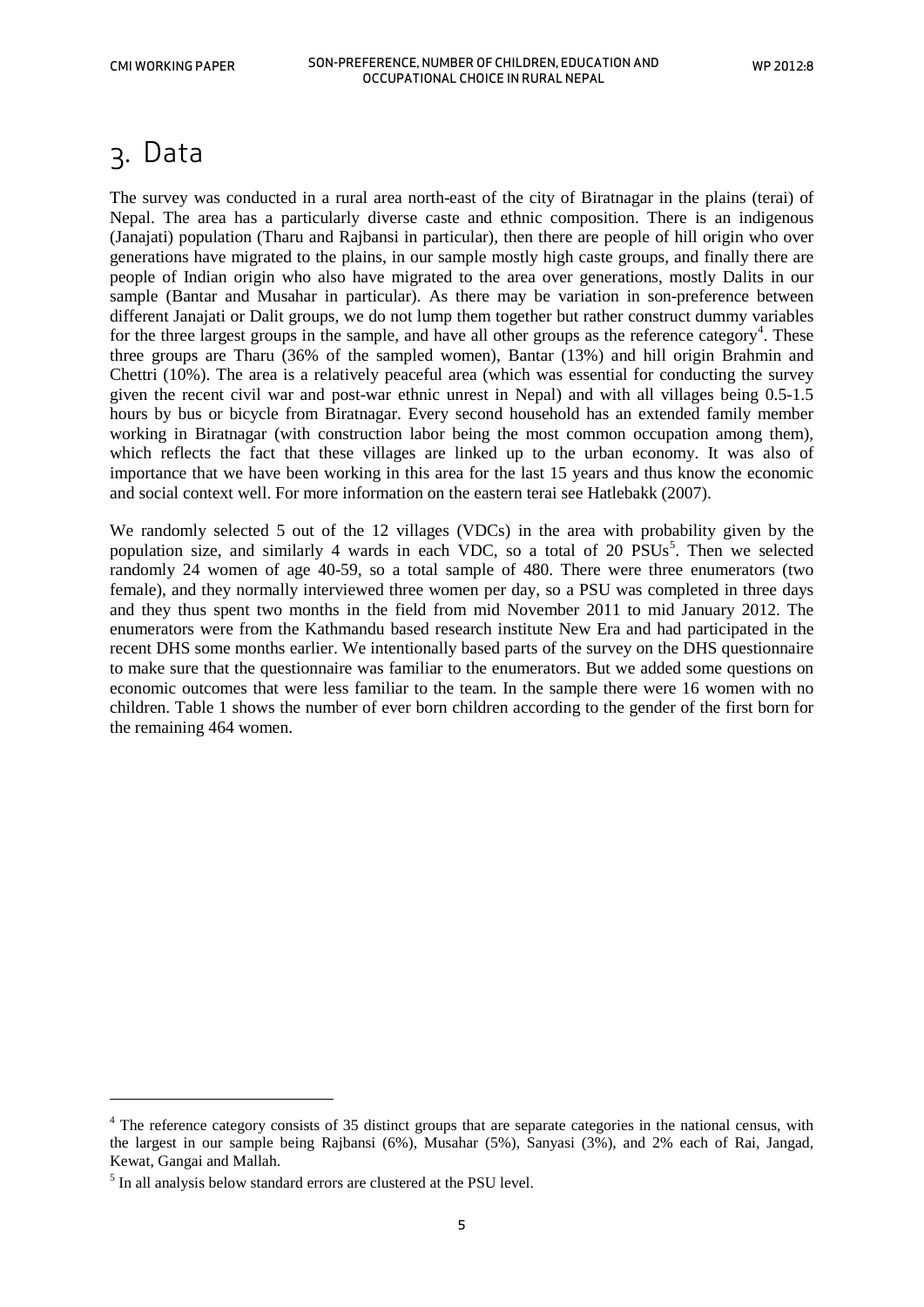1

| <b>Number of children</b> | Male-first-born | Female-first-born | All            |
|---------------------------|-----------------|-------------------|----------------|
| $\mathbf{1}$              | 12              | $\,8\,$           | 20             |
| $\overline{2}$            | 44              | 28                | 71             |
| $\overline{3}$            | 64              | 55                | 119            |
| $\overline{4}$            | 58              | 56                | 113            |
| 5                         | 23              | 31                | 54             |
| 6                         | 25              | 30                | 55             |
| $\overline{7}$            | $\overline{7}$  | 5                 | 12             |
| 8                         | $\overline{3}$  | 9                 | 12             |
| 9                         | $\overline{2}$  | $\overline{2}$    | $\overline{4}$ |
| 10                        | $\mathbf 0$     | $\overline{2}$    | $\overline{2}$ |
| $\mathsf{N}$              | 238             | 226               | 464            |

#### **Table 1. Number of ever born children**

We first note that there are 105 boys to every 100 girls among the first-born, or 51.3% boys, which is normal and in correspondence with available national level data. The sample is small, and thus the 95% confidence interval for the sex-ratio goes from 46.3% to 56.2%. So although the sex-ratio by coincidence is as expected, we shall not be surprised when the underlying data shows that the sex-ratio for later born children is 53%. We shall see below that we end up with a relatively small sub-sample of females with a first-born brother. We first thought that this was because a first-born brother gets priority in terms of food and health care and his sisters thus die early, but in our sample there are actually fewer girls at the time of birth, so this is most likely a statistical coincidence.

There is, however, a significant difference (at the 99%-level) in the number of children depending on the gender of the first born. We find that if the first born is a girl then the women get on average 4.1 children, while they get only 3.7 children if the first born is a boy, so by that we have confirmed that women in this area behave as women all over Nepal, and the first hypothesis from the previous section is confirmed. The median is three children if the first born is a boy, and four if the first born is a girl<sup>[6](#page-11-0)</sup>. So we may conclude that if the median woman gets a girl first the child does not count, and the woman gets three more children, the same number as she would get in total if the first born was a boy. The median age of these women, at the time of the survey, was 48 years, while the median for their children was 23 years. So the children were born around 1990. Today women in this area get fewer children.

Now some of these children die early, and may thus be replaced before the woman gets to her ideal number of children. Let us say a boy dies at age 5, and the son preference is for adult sons, then she will probably get an additional child and even another one if the next one is a girl. Table 2 thus reports the number of live children at the time of the survey. There are 3.71 live children if the first born is a girl, and 3.17 if the first born is a boy, a significant difference of 0.5 children, while the median is again respectively 4 and 3 children.

Note that the following stopping rule will give 3.75 children if the first born is a girl, and 3.25 children if the first born is a boy (and we simplify by assuming 50% chance of having a boy in stead of 51%): Stop after 3 if you have at least 2 sons, otherwise stop after 4. This seems to be a realistic rule that

<span id="page-11-0"></span> $6$  Among the women with at least one child, 59.7% get four or more children if the first-born is a girl, while the share is 49.6 % (significantly lower at the 99%-level) if the first born is a boy.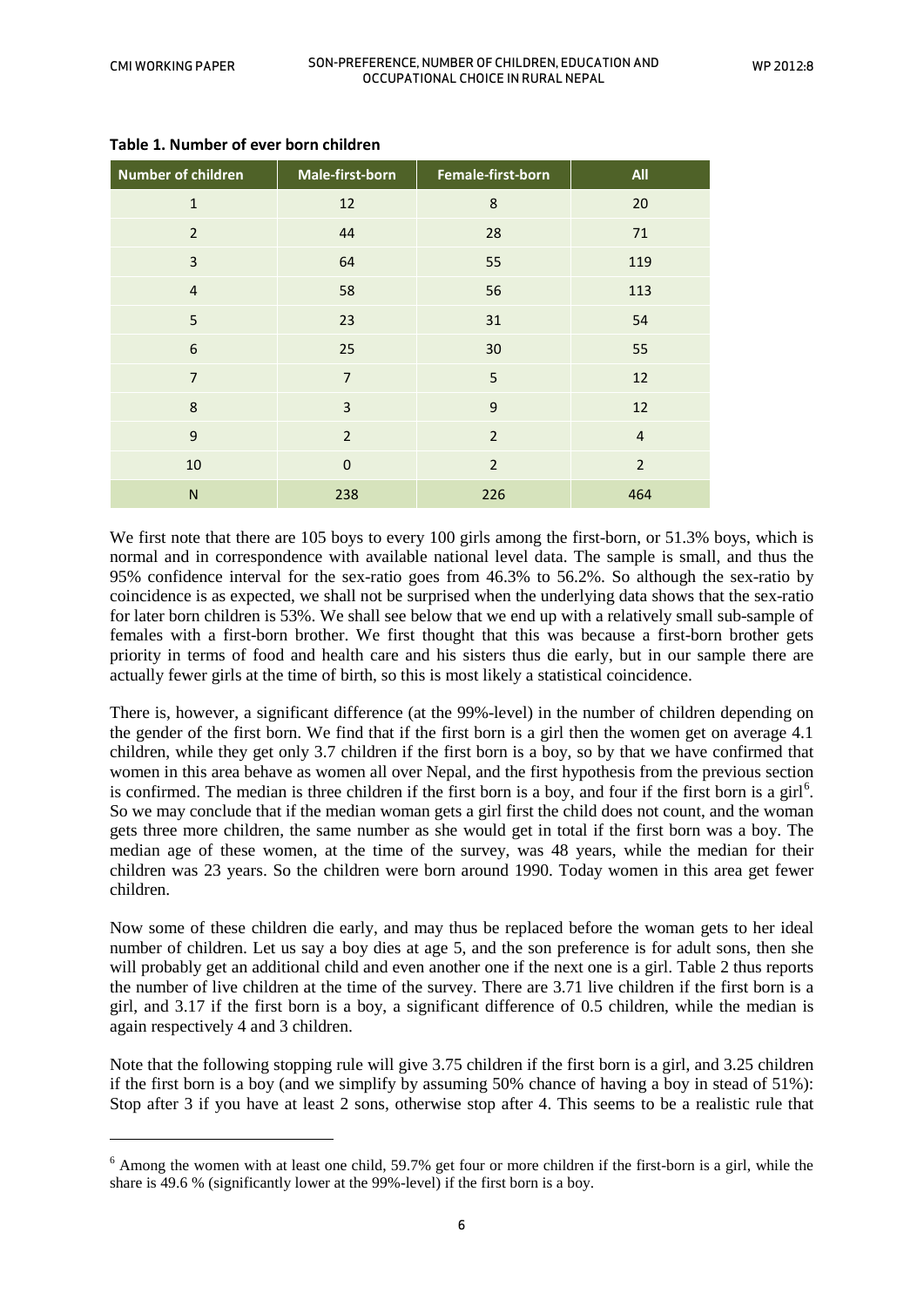turns out to give the average number of children that we observe. It will, however, give only 3 and 4 children, while the real distribution is wider. As we shall see later the R-squared in the regressions, where we investigate whether the gender of the first born matters for economic outcomes, also indicates that there is lots of individual unexplained variation. So although there may be some underlying stopping rule of this kind that many households ideally want to apply, there will in reality be more variation. Women who get only one or two children may have wanted more but some children died, while women with six or more children, probably wanted fewer but were not able to restrict the number of pregnancies.

| <b>Number of children</b> | Male-first-born | Female-first-born | <b>All</b>   |
|---------------------------|-----------------|-------------------|--------------|
| $\mathbf{1}$              | 19              | 13                | 32           |
| $\overline{2}$            | 54              | 32                | 86           |
| 3                         | 78              | 67                | 145          |
| $\overline{4}$            | 48              | 49                | 97           |
| 5                         | 23              | 39                | 62           |
| $6\phantom{1}6$           | 12              | 16                | 28           |
| $\overline{7}$            | $\mathbf{1}$    | $\overline{4}$    | 5            |
| 8                         | $\mathbf{1}$    | $\overline{4}$    | 5            |
| 9                         | $\mathbf{0}$    | $\mathbf{1}$      | $\mathbf{1}$ |
| 10                        | $\mathbf 0$     | $\mathbf{1}$      | $\mathbf{1}$ |
| N                         | 236             | 226               | 462          |

#### **Table 2. Number of live children**

There are 1587 live children in Table 2, where 386 of the 462 first born are still alive. In the analysis below we focus on outcomes for those children who are not first-born, which gives a sample size of 1202. But we lack information on education for some of them, so for education we have a sample of 1187 children. These children vary in age from 5 to 48, with the median being 22 years. In the analysis we omit the youngest children as they have not had a chance to complete their education. From age 15 there is basically no variation in the mean years of schooling, the mean is seven years of schooling up to age 27, while older people have less education. For SLC the critical cutoff seems to be at 19 years. So below we will restrict the sample to adult children of at least 19 years old, which means a final sample of 787 children. More detailed descriptive statistics for this sample will come in the next section, but Table 3 gives an overview and also presents the variables that will be used in the regression analysis in tables 9 and 10. Standard deviations are here for the variables themselves, and not the mean, and are thus not clustered.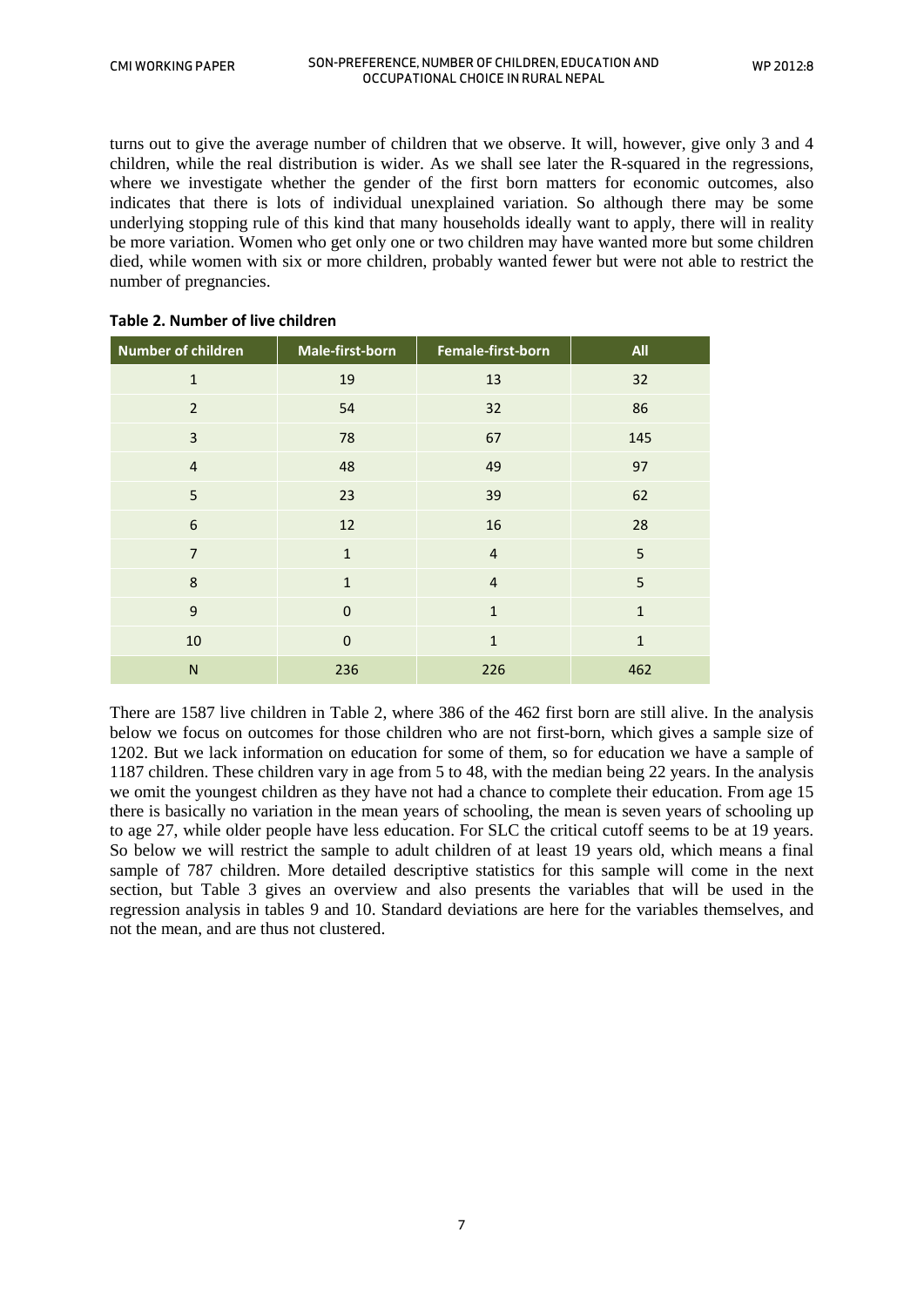$\overline{a}$ 

| <b>Variables</b>                                  | short-name        | mean  | std.dev. | min          | max          |
|---------------------------------------------------|-------------------|-------|----------|--------------|--------------|
| Completed years of<br>education                   | edunfb            | 7.036 | 4.486    | $\mathbf{0}$ | 18           |
| Completed 10-years of<br>education                | sicnfb            | 0.311 | 0.463    | $\Omega$     | $\mathbf{1}$ |
| Male                                              | male              | 0.525 | 0.500    | $\Omega$     | $\mathbf{1}$ |
| Female first-born                                 | female-first-born | 0.525 | 0.500    | $\Omega$     | $\mathbf{1}$ |
| Interaction male* female<br>first-born            | inter-male-femfb  | 0.262 | 0.440    | $\Omega$     | $\mathbf{1}$ |
| Two female first-born<br>(instrument for N-alive) | female-two-first  | 0.287 | 0.453    |              |              |
| Number of alive children of<br>age $19+$          | N-alive           | 4.342 | 1.550    | $\mathbf{1}$ | 10           |
| Indigenous group                                  | tharu             | 0.344 | 0.475    | $\Omega$     | $\mathbf{1}$ |
| Dalit group                                       | bantar            | 0.121 | 0.326    | $\Omega$     | $\mathbf{1}$ |
| High-caste group                                  | <b>BC</b>         | 0.105 | 0.307    | $\Omega$     | 1            |

#### **Table 3. Descriptive statistics for people of 19+ years (N=787)**

This sample of adults has on average seven years of schooling<sup>[7](#page-13-0)</sup>, which is high by Nepali standard and reflects that the villages are close to the city of Biratnagar<sup>[8](#page-13-1)</sup>. The 31% that after 10 years of schooling have managed to pass the exam for the school-leaving-certificate (SLC) is also above the national average. Among these adult live children we have 52% men, and also 52% children with a first-born sister. The identical percentages here are reflected in Table 4 where we see that two sub-samples are of the same size  $(N=207)$ . And since both percentages are just above 0.5, the interaction dummy has a mean that is just above 0.25. By definition the standard deviations of binomial variables are close to 0.5 when the mean is close to 0.5. Since there are slightly more girls born than boys, the two-femalefirst-born dummy has a mean of 28.7% of the children, slightly larger than the 0.25 one would get with equal chance of boys and girls. The women have on average 4.3 live adult children (remember that we interviewed women of age 40-59). The most numerous social groups in our sample are, as discussed above, the Tharus, the Bantars and the hill origin Brahmin and Chettri high caste groups.

<span id="page-13-0"></span><sup>&</sup>lt;sup>7</sup> We have a coding problem as one possible response to the question on education was "literate only", meaning that they have not completed class one, but are not illiterate either. We have coded the illiterate with zero years of education, and literate only with one year of education. In an earlier version of this paper it was coded as zero.

<span id="page-13-1"></span><sup>&</sup>lt;sup>8</sup> Note that NLSS tend to report years of schooling in this range at the national level, but then only for those who have actually attended school, while we also includes the zeros.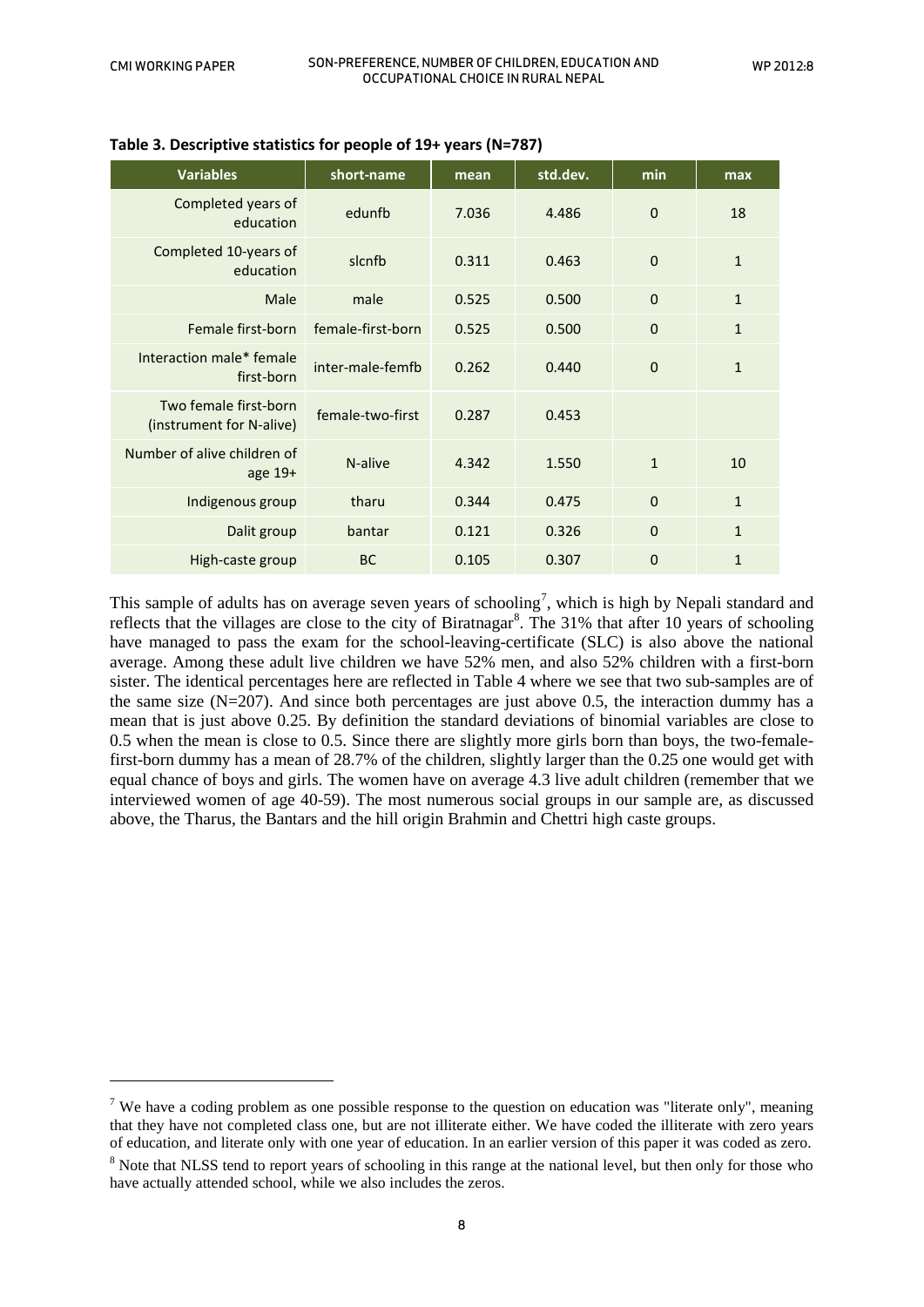# <span id="page-14-0"></span>4. Findings

As discussed based on Table 1 we have already confirmed the first hypothesis that women get significantly more children if the first born is a girl, and we now go on to the other hypotheses. Table 4 shows the level of education for four groups, female and male adult children with either a first-born sister or brother in the four first columns (with the four subsamples adding up to the sample in Table 3), while the last two columns show the first-born themselves. We have already commented on the fact that the sub-sample in the fourth column is, apparently by coincidence, smaller.

|                              | <b>Male</b>                 |                              | <b>Female</b>               |                              | <b>Male</b>       | <b>Female</b>     |
|------------------------------|-----------------------------|------------------------------|-----------------------------|------------------------------|-------------------|-------------------|
| <b>Years of</b><br>education | <b>First-born</b><br>sister | <b>First-born</b><br>brother | <b>First-born</b><br>sister | <b>First-born</b><br>brother | <b>First-born</b> | <b>First-born</b> |
| Illiterate                   | 11                          | 21                           | 41                          | 26                           | 11                | 37                |
| $\mathbf{1}$                 | $\bf 8$                     | 13                           | 22                          | 17                           | 9                 | 24                |
| $\overline{2}$               | $\overline{3}$              | $\boldsymbol{9}$             | 5                           | $\overline{\mathbf{3}}$      | 6                 | $\bf 8$           |
| $\overline{\mathbf{3}}$      | $\overline{7}$              | $\overline{9}$               | 5                           | 5                            | 3                 | $\pmb{0}$         |
| $\overline{\mathbf{4}}$      | 12                          | 8                            | $\overline{9}$              | 14                           | 8                 | $\overline{7}$    |
| 5                            | 15                          | 8                            | 14                          | 9                            | 19                | 13                |
| 6                            | 12                          | 15                           | $\overline{2}$              | $\overline{7}$               | $\overline{7}$    | 5                 |
| $\overline{7}$               | $\mathsf g$                 | 12                           | 13                          | 10                           | 11                | 5                 |
| $\bf 8$                      | 17                          | 16                           | 11                          | 10                           | 14                | $9$               |
| 9                            | 14                          | 21                           | $\overline{9}$              | 12                           | 13                | $\overline{2}$    |
| 10                           | 13                          | 20                           | 13                          | 12                           | 15                | 18                |
| <b>SLC</b>                   | 46                          | 34                           | 42                          | 33                           | 28                | 29                |
| Studying                     | 11                          | $\overline{2}$               | $\overline{7}$              | $\overline{2}$               | 3                 | $\overline{7}$    |
| Intermediate                 | 20                          | 12                           | 13                          | 5                            | 11                | 8                 |
| <b>Bachelor</b>              | 5                           | 5                            | $\mathbf 1$                 | $\overline{2}$               | 5                 | $\mathbf 1$       |
| $MA+$                        | $\overline{\mathbf{3}}$     | $\overline{2}$               | $\overline{0}$              | $\overline{0}$               | $\mathbf{1}$      | $\mathbf{0}$      |
| <b>Median years</b>          | $\boldsymbol{9}$            | 8                            | $\overline{7}$              | $\overline{7}$               | 8                 | 5                 |
| Mean years                   | $8.3***$                    | 7.2                          | 6.2                         | 6.2                          | $7.6***$          | 5.7               |
| 95%-conf-int.                | $(7.3-9.4)$                 | $(6.0 - 8.4)$                | $(4.9 - 7.6)$               | $(5.1 - 7.4)$                | $(6.7 - 8.5)$     | $(4.6 - 6.9)$     |
| Illiterate-%                 | $5.3*$                      | 10.1                         | 19.8                        | 15.6                         | $6.7***$          | 21.4              |
| 95%-conf-int.                | $(0.0-10.7)$                | $(3.9 - 16.4)$               | $(10.2 - 29.4)$             | $(6.1 - 25.1)$               | $(1.0-12.5)$      | $(12.7 - 30.0)$   |
| SLC-%                        | $41.3***$                   | 26.6                         | 30.4                        | 25.1                         | 29.3              | 26.0              |
| 95%-conf-int.                | $(31.4 - 51.1)$             | $(17.3 - 35.9)$              | $(18.9 - 42.0)$             | $(16.7 - 33.6)$              | $(19.8 - 38.8)$   | $(16.7 - 35.3)$   |
| $\mathsf{N}$                 | 206                         | 207                          | 207                         | 167                          | 164               | 173               |

| Table 4. Years of completed education among people of 19+ years |  |  |  |  |  |  |
|-----------------------------------------------------------------|--|--|--|--|--|--|
|-----------------------------------------------------------------|--|--|--|--|--|--|

Literate but no schooling is coded as completed one year of education. Confidence intervals corrected for intra-PSU correlations.

\* Significant different from next column at 10%-level \*\* Significant different from next column at 5%-level

\*\*\* Significant different from next column at 1%-level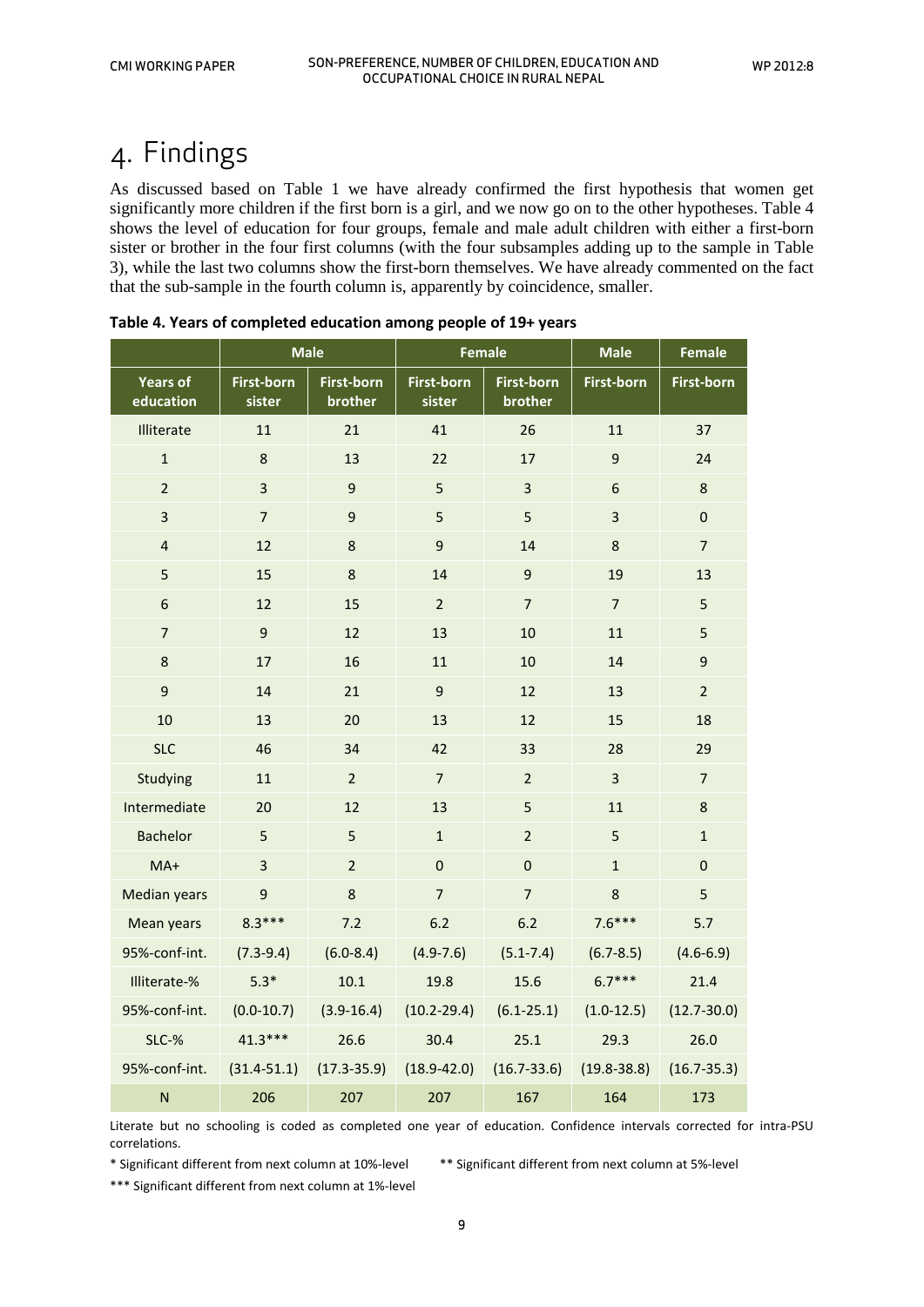Each column shows the distribution of a sub-sample according to years of schooling with summary statistics at the bottom, where we show the median and the mean, followed by the percentage of illiterates and the percentage with completed 10 years of schooling. For all three indicators there is a significant difference in the level of education depending on the gender of the first born sibling, but only for (later born) males. These differences are found by comparing the summary statistics in the first and second column. In particular we find that if a boy has a first-born sister he will have on average 8.3 years of schooling, while if he has a first-born brother he will have on average 7.2 years of schooling. He will also have a much higher chance of completing the SLC exam (41.3% as compared to 26.6%), and a lower chance of being illiterate (5.3% as compared to 10.1%). There is no such difference for girls as we can see from the next two columns, where both groups have 6.2 years of schooling. So later born girls have the same chances independently of the gender of their first born sibling, while boys are much better off if their first born sibling is a girl. We thus have support for the third hypothesis. There is also support for the second hypothesis, boys get significantly more education in general, except for SLC where only boys with a first born sister are doing better than the other groups. We also see, from the summary statistics in the two last columns, that a first born girl gets less education than a first born boy.

We thus conclude that if the first born is a girl, it appears that she will more often than a first born boy have to work at home, in stead of going to school, and it is her brothers who benefit from this. Furthermore, the mother will get more children than otherwise in an attempt to get one or more of those boys who will ultimately benefit from their sister's work. We now go on to the two last hypotheses, where we attempt to identify economic consequences later in life of a first-born girl. Since all these children are adults we have information on their occupation, as well as the occupation of the mother, see Table 5 for the children and Table 7 for the mothers.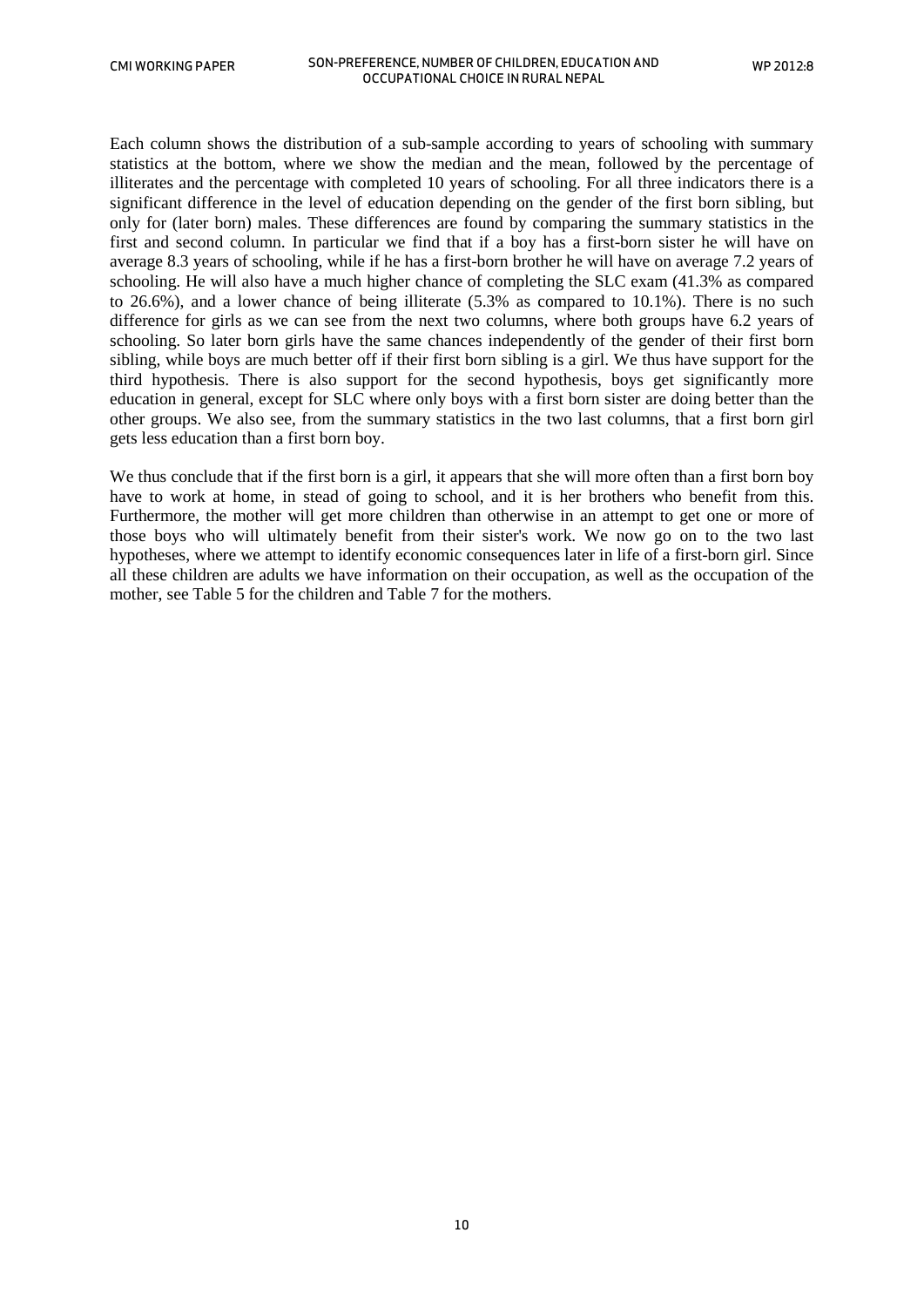|                         | <b>Male</b>                 |                       | <b>Female</b>               |                              | <b>Male</b>             | <b>Female</b>     |
|-------------------------|-----------------------------|-----------------------|-----------------------------|------------------------------|-------------------------|-------------------|
| <b>Occupation</b>       | <b>First-born</b><br>sister | First-born<br>brother | <b>First-born</b><br>sister | <b>First-born</b><br>brother | <b>First-born</b>       | <b>First-born</b> |
| Farmer                  | 26                          | 27                    | 57                          | 45                           | 25                      | 50                |
| <b>Business</b>         | 17                          | 14                    | 17                          | 11                           | 14                      | 19                |
| Rickshaw                | $\overline{4}$              | $\overline{3}$        | $\mathbf 0$                 | $\mathbf 0$                  | $\overline{4}$          | $\pmb{0}$         |
| Farm labor              | $\overline{7}$              | 6                     | 43                          | 37                           | $\overline{4}$          | 37                |
| <b>Factory labor</b>    | 43                          | 45                    | $\overline{7}$              | $\overline{2}$               | 40                      | $\overline{2}$    |
| Constr labor            | 27                          | 26                    | $\mathbf{1}$                | $\overline{4}$               | 29                      | $\mathbf{1}$      |
| Other labor             | 5                           | 20                    | $\mathbf{1}$                | $\mathbf 0$                  | 10                      | $\mathbf{1}$      |
| <b>Empl rest</b>        | $\overline{7}$              | $\overline{7}$        | $\mathbf 0$                 | $\mathbf 0$                  | 6                       | $\mathbf 0$       |
| Empl shop               | 6                           | $\overline{3}$        | $\mathbf{1}$                | $\pmb{0}$                    | 5                       | $\mathbf 0$       |
| Empl priv off           | 5                           | $\overline{2}$        | $\mathbf{1}$                | $\mathbf{1}$                 | $\overline{4}$          | $\mathbf 0$       |
| Empl priv oth           | 17                          | 21                    | 3                           | $\mathbf{1}$                 | 6                       | 5                 |
| Empl gov                | $\overline{4}$              | 8                     | $\overline{2}$              | 5                            | $\overline{\mathbf{3}}$ | 3                 |
| Other work              | $\overline{2}$              | $\overline{2}$        | $\overline{4}$              | $\overline{2}$               | $\overline{2}$          | $\mathbf{1}$      |
| Housework               | $\mathbf 0$                 | $\mathbf{1}$          | 40                          | 41                           | $\mathbf 0$             | 40                |
| Student                 | 35                          | 19                    | 27                          | 17                           | 10                      | 13                |
| No work                 | $\mathbf{1}$                | $\overline{3}$        | $\overline{3}$              | $\mathbf{1}$                 | $\overline{2}$          | $\mathbf{1}$      |
| %-farmer                | 13%                         | 13%                   | 28%                         | 27%                          | 15%                     | 29%               |
| %-farm labor            | 3%                          | 3%                    | 21%                         | 22%                          | 2%                      | 21%               |
| %-fact labor            | 21%                         | 22%                   | 3%                          | 1%                           | 24%                     | 1%                |
| $\overline{\mathsf{N}}$ | 206                         | 207                   | 207                         | 167                          | 164                     | 173               |

#### **Table 5. Occupation of people of 19+ years**

We see that even though the gender of the first born has consequences for the level of education for boys, it appears to have no consequence for the type of work they end up with, for basically all occupations we find about the same number of people independently of the gender of their first born sibling, but of course with differences according to the gender of the person him- or herself. The exception is again for education, where there seems to be more students (the second last category) among men with a first-born sister.

Although they select the same occupation, there may be a difference in pay due to the difference in education, so we now check that before we go on to the mother's occupation. Approximately half of the people have occupations where they work for a daily wage or a monthly salary, we report these wages and salaries in Table 6.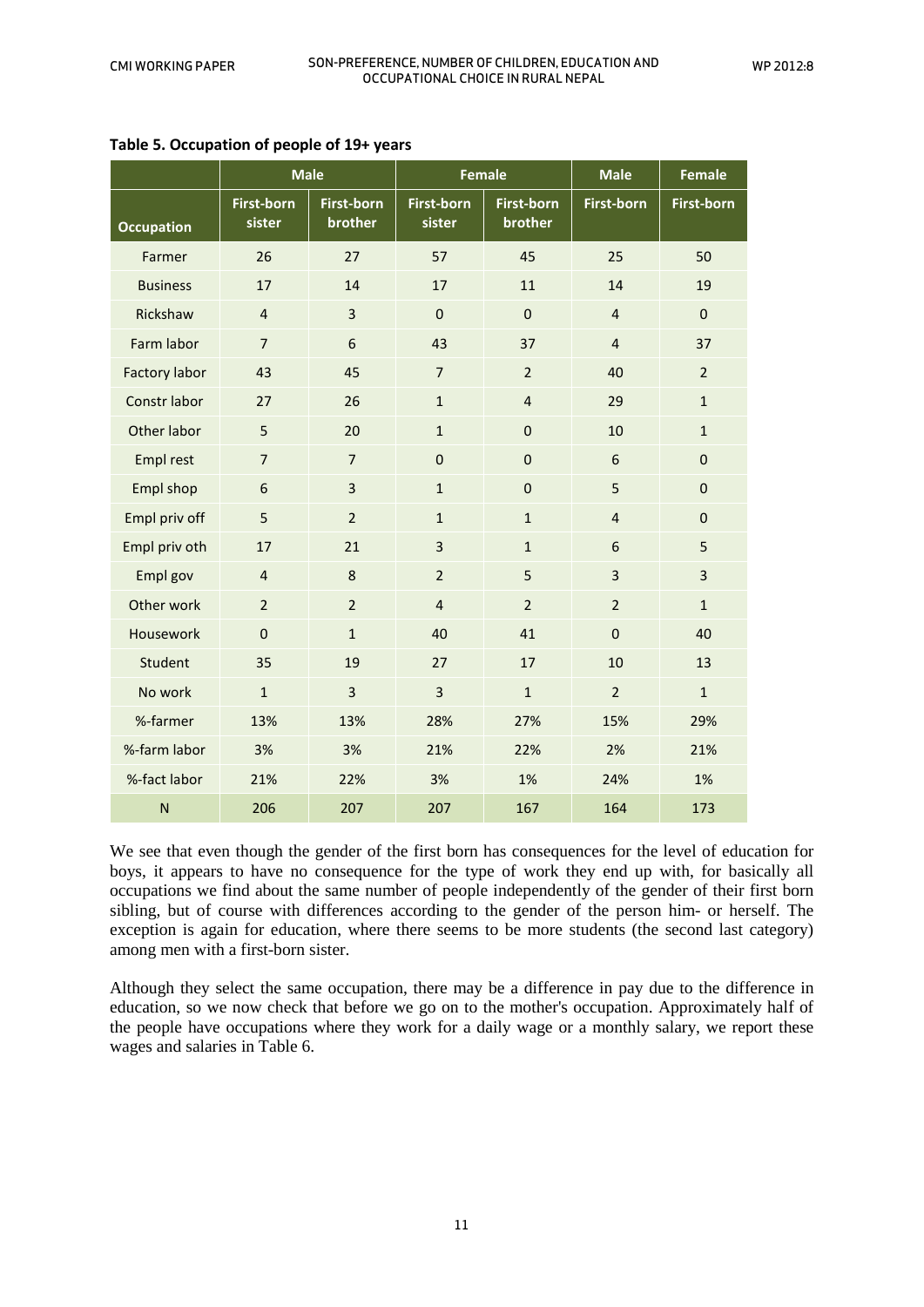|               | <b>Male</b>                 |                                     | Female                      |                                     | <b>Male</b>         | Female              |
|---------------|-----------------------------|-------------------------------------|-----------------------------|-------------------------------------|---------------------|---------------------|
| <b>Wage</b>   | <b>First-born</b><br>sister | <b>First-born</b><br><b>brother</b> | <b>First-born</b><br>sister | <b>First-born</b><br><b>brother</b> | <b>First-born</b>   | <b>First-born</b>   |
| Median wage   | 300                         | 300                                 | 150                         | 150                                 | 300                 | 150                 |
| Mean wage     | 297                         | 324                                 | 147                         | 148                                 | 338 ***             | 148                 |
| 95%-conf-int. | $(258-336)$                 | $(285 - 362)$                       | $(130-165)$                 | $(130-166)$                         | $(314 - 362)$       | $(132-165)$         |
| N-wage        | 41                          | 57                                  | 48                          | 40                                  | 43                  | 39                  |
| Salary        |                             |                                     |                             |                                     |                     |                     |
| Median salary | 10000                       | 10000                               | 5000                        | 11500                               | 12000               | 7000                |
| Mean salary   | 12281                       | 11381                               | $5761**$                    | 10230                               | $14432**$           | 7580                |
| 95%-conf-int. | $(9885 -$<br>14678)         | $(9459 -$<br>13304)                 | $(3102 - 8420)$             | $(7034 -$<br>13426)                 | $(9647 -$<br>19217) | $(4303 -$<br>10875) |
| N-salary      | 77                          | 80                                  | 13                          | 10                                  | 60                  | 10                  |

#### **Table 6. Wage and salary among people of 19+ years**

Wage is paid per day, salary per month

\*\*\* Significant different from next column at 1%-level

\*\* Significant different from next column at 5%-level

There is only one significant finding when it comes to regular incomes for the non-first born adult children, women earn a smaller salary if their first-born sibling is a girl (5761 rupees on average as compared to 10230 if she has a first born brother). So the difference we found for men for education has no implications for salaries or wages. But there is a difference for women, in stead. We also recall that there is no difference in type of occupations, but there may, of course, be a difference in incomes for self-employed, which we have not attempted to measure. The significant difference in salaries for women is for a very small sub-sample, there are only 13 women with a first-born sister, and 10 with a first born brother, so although significant, the sample (and thus probably the corresponding population) is small. The lower paid women work basically as teachers in private schools, while the higher paid women work in government schools, and for some reason the women with a first-born sister end up in private school, while women with a first-born brother end up in government school, maybe because those brothers have better networks. The main finding here, however, is that for the larger sample of men there is no difference, in contrast to the findings for education. This may reflect that education has limited value in Nepal, other than the intrinsic value, and the value of not having to do household or farm work while you go to school. But these men are still relatively young, and some of them are still students, so there may be an expectation that they will get higher incomes in the future.

Let us now go on the mother's occupation and earnings. The hypothesis was that a first-born girl will take care of household chores so that the mother can work outside the household. Now we do not have information on her occupation when the children were small, but if she did work at that time, she may have a better chance of having a good job today, and this is what we check in Table 7. There are so few women with a salaried job that we do not report on salaries. As for the children, the distribution over occupations is almost identical for the two sub-samples, so apparently no difference according to the gender of the first born, so it appears that there is no long-term effect of having a first-born daughter who helps out with household-work.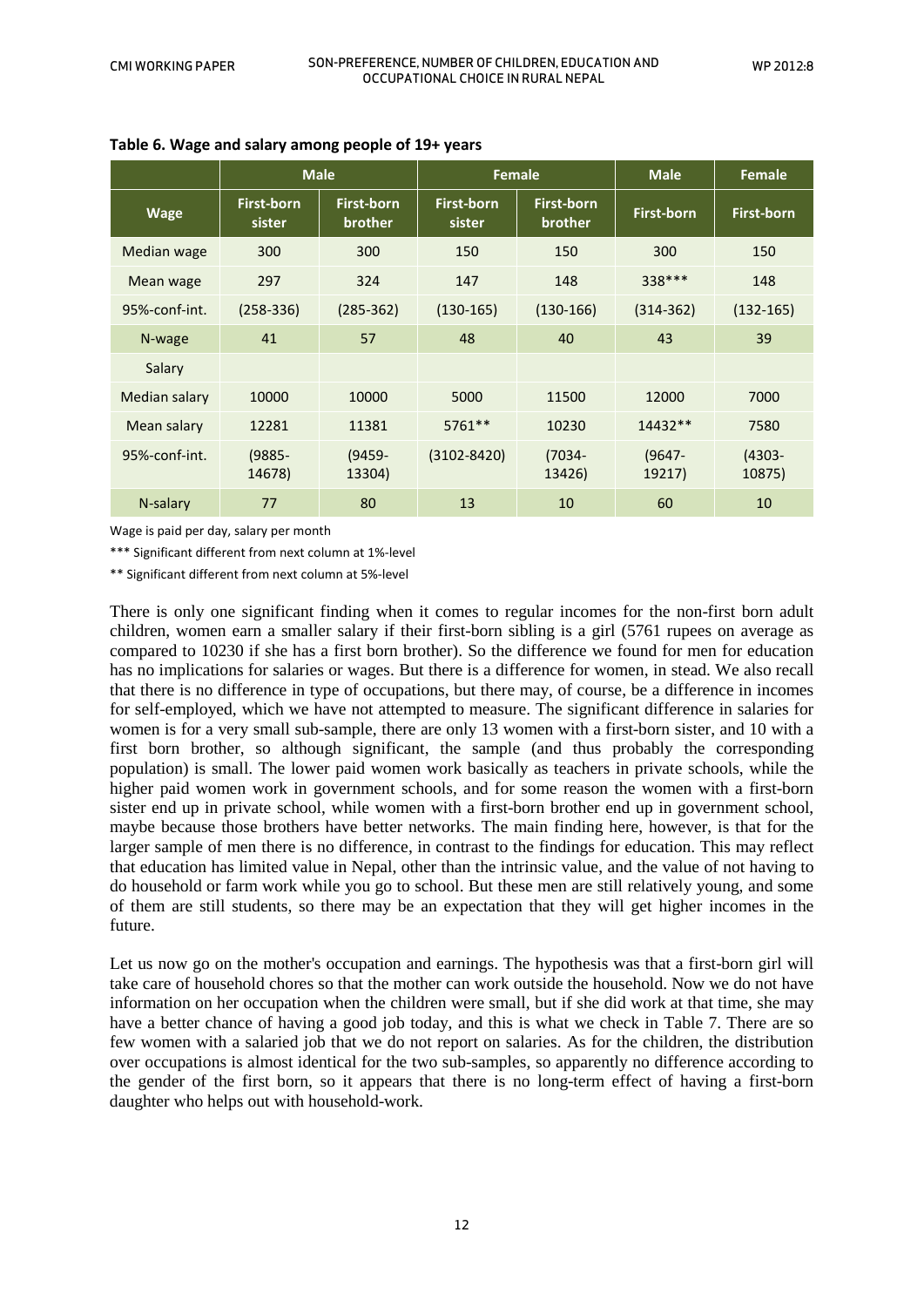| <b>Occupation</b>    | <b>First-born</b><br>daughter | <b>First-born</b><br>son |
|----------------------|-------------------------------|--------------------------|
| Farmer               | 115                           | 117                      |
| <b>Business</b>      | 20                            | 24                       |
| Farm labor           | 41                            | 45                       |
| <b>Factory labor</b> | 5                             | 8                        |
| Constr labor         | $\overline{3}$                | $\overline{2}$           |
| Other labor          | $\mathbf{1}$                  | $\mathbf{1}$             |
| Empl gov             | $\mathbf{1}$                  | $\overline{2}$           |
| Other work           | $\overline{2}$                | $\overline{2}$           |
| Housework            | 33                            | 31                       |
| Pensioner            | $\overline{0}$                | $\mathbf{1}$             |
| No work              | 5                             | 3                        |
| %-farmer             | 51%                           | 50%                      |
| %-farm labor         | 18%                           | 19%                      |
| %-fact labor         | 2%                            | 3%                       |
| N                    | 226                           | 236                      |
| Median wage          | 100                           | 128                      |
| Mean wage            | 136                           | 135                      |
| N-wage               | 50                            | 54                       |

#### **Table 7. Occupation and wages for mothers**

#### Number of children

The main finding above is that boys get more education if they have a first-born sister. And we also confirmed the general finding from Nepal, that women get more children if the first born is a girl. We now go on to investigate whether the effect of a first born girl on her brother's education is a direct effect (via her taking care of household chores), or whether the effect goes via the number of children. If there are more children available, then the family will probably select the most talented one, maybe only among the boys, for further education. If so, then we may not see any difference between the children (at least not between boys) in primary school, but later they may prioritize one child. If this is the case, then there are two conflicting mechanisms. There will be more children with only primary school in large families, which will pull down the average number of years in school for large families. This effect will probably dominate, but there is a counteracting effect as the average talent of the best student will increase with the number of children, and thus the investments put into that child in terms of years of schooling may increase with the number of children. In addition, if there are more children around they may help each other out at home and in school, and thus do better in school, which in turn may also increase the investment in terms of years of schooling. So it is not clear what will be the total effect of number of children on the average level of education of those children. And, furthermore, we would like to separate the number effect from the gender of the first born effect.

We start with descriptive statistics, while we will discuss causality later. In the descriptive statistics we separate the total effect shown in Table 4 into the direct effect and the number of children effect by splitting the table according to number of children. Table 8 reports on the 413 men from the two first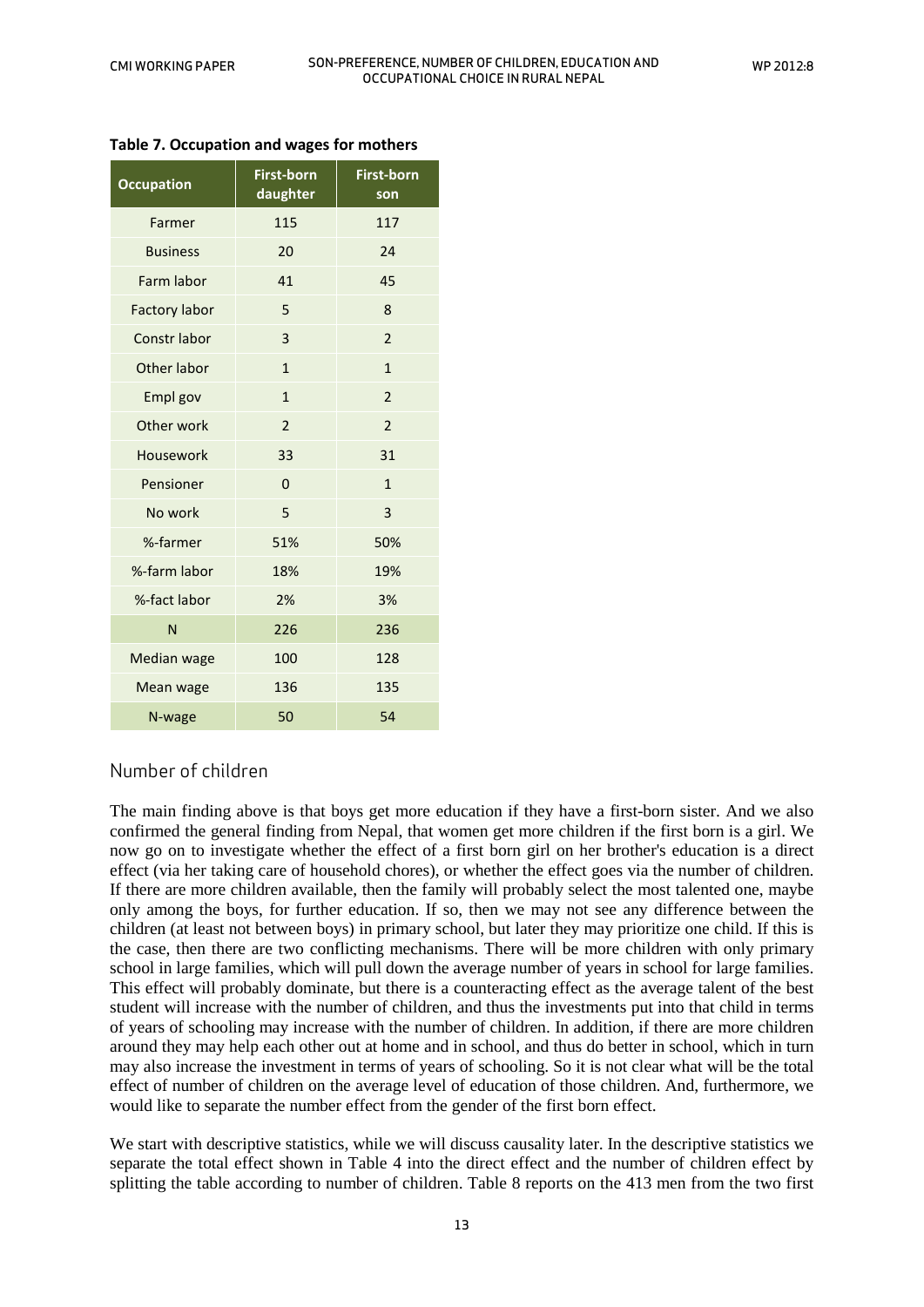columns of Table 4 as this is where we have a difference that appears to be determined by the gender of the first born. Very few of these men are from families with only one live child, or more than six children, so we categorize number of children into the five categories shown. We then show the average level of schooling (using all three indicators from Table 4) for the ten categories of men determined by these five family sizes and the gender of the first born.

|                       | <b>Years of education</b>   |                              | <b>SLC</b>           |                              | <b>Illiteracy</b>           |                              |
|-----------------------|-----------------------------|------------------------------|----------------------|------------------------------|-----------------------------|------------------------------|
| Number of<br>children | <b>First-born</b><br>sister | First-born<br><b>brother</b> | First-born<br>sister | First-born<br><b>brother</b> | <b>First-born</b><br>sister | First-born<br><b>brother</b> |
| $1-2$ (N=39)          | 7.1                         | 9.1                          | 35.7                 | 48.0                         | 14.3                        | 12.0                         |
| $3(N=115)$            | 9.1                         | $6.9*$                       | 50.0                 | $25.4*$                      | 0.0                         | 7.5                          |
| $4 (N=105)$           | 8.5                         | 7.6                          | 43.4                 | $23.1*$                      | 1.9                         | 1.9                          |
| $5 (N=84)$            | 8.2                         | 6.7                          | 37.3                 | $24.2*$                      | 3.9                         | 9.1                          |
| $6-10$ (N=70)         | 7.8                         | $6.0**$                      | 35.0                 | $20.0**$                     | 15.0                        | $30.0*$                      |

#### **Table 8. Education among men of 19+ years**

\*\* Significantly different from the bold reference category in same column at 5%-level

\* Significantly different from the bold reference category in same column at 10%-level

Italic means significant horizontal difference for same variable at 5%-level

The higher level of education for men with a first born sister is consistently significant over all three indicators for the 3 children category, while the higher proportion of SLC is significant also for the 4 children category and the higher years of schooling for the 5 children category. These sub-group findings add up to the aggregate findings from Table 4 where men benefit from having a first-born sister. But when it comes to the number of children, and we control for the gender of the first born, then there is not much variation, with two exceptions that we will argue are special cases.

First we note that in the two children case, where both children are male, the second born has better education than other groups (48% have SLC for example). This is probably a case where the mother or some other women takes care of the household work. The second exception is the variation in literacy rates according to the number of children. There seems to be a U-shaped function, at least if the firstborn is a boy. But if we restrict ourselves to only significant results this conclusion is based on a single number, the low illiteracy rate for men with a first-born brother in 4 children families. So the finding may be a statistical coincidence, but we do see a U-shaped function also for the first-born sister group, although not significant. If there is a real U-shaped effect for illiteracy it may be the result of endogeneity. With more children in a family they may help each other out learning to read, but with even more children the family may be poor, and the children must work in stead of learning to read. But again, this U-shaped function may be a statistical coincidence, and the main message from Table 8 is that there is basically no variation in education according to the number of children.

#### Causality

The original strategy for identification was to follow the literature and use the (random) gender of the first born as an instrument for number of children to identify the potential costs of having many children. But when the descriptive statistics, which would also be the reduced form model, proved that the gender of the first born matters only for the male siblings of the first born, then we were not so sure that the number of children was the problem. In the reduced form the only significant finding is that if the first born is a girl then later born boys get a better education. So the reduced form also indicates the opposite sign of what we expected. If the first-born is a girl, we know there are more children around, but it turns out that this leads to better education, although only for boys. So it seems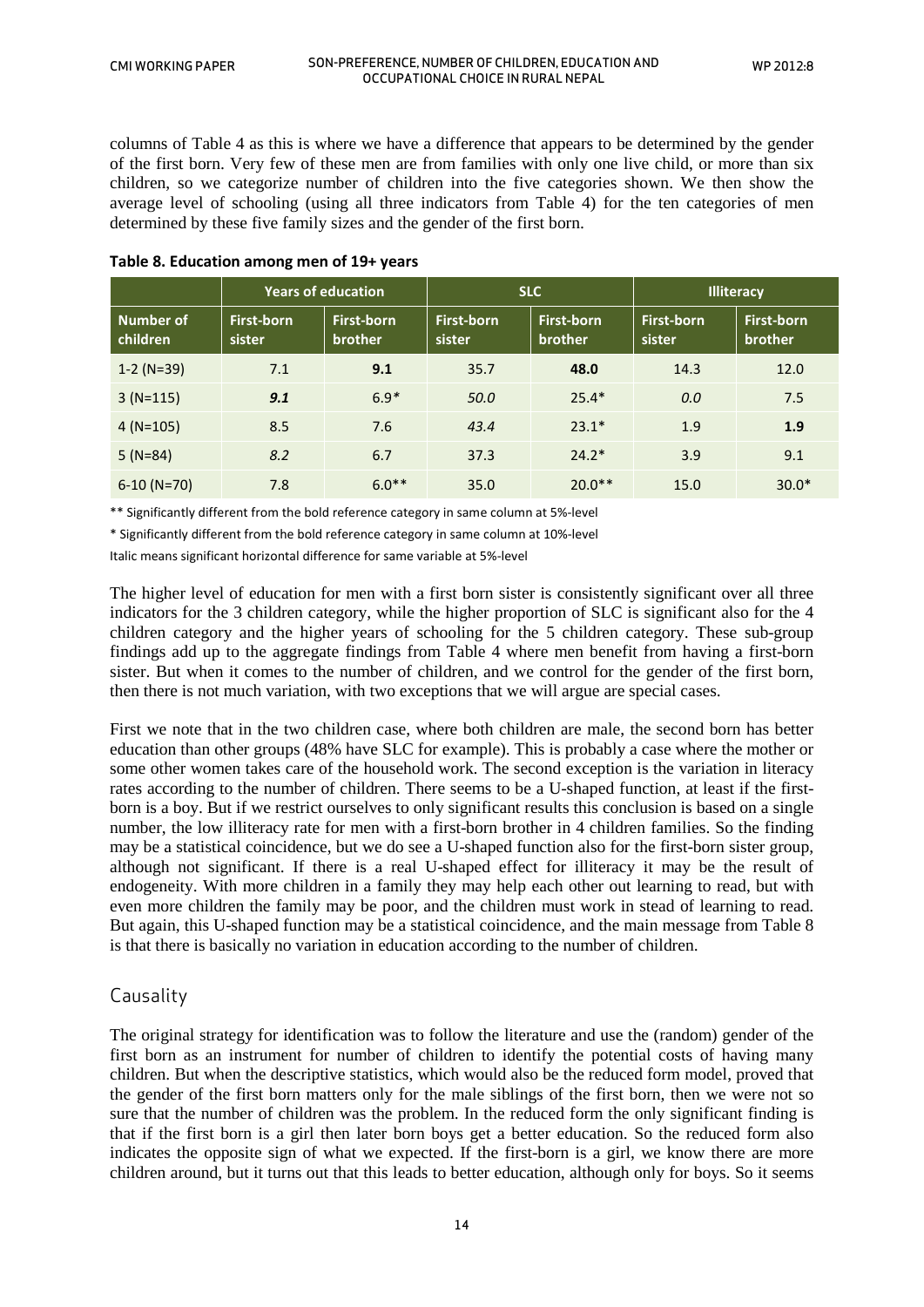$\ddot{\phantom{a}}$ 

we have to reject the number of children hypothesis and look for an alternative explanation, which actually jumps out of the data. A better education for boys when the first-born sibling is a girl is probably due to the direct effect of that girl taking care of household work so that her younger brothers can focus on school. So this is what we report as the main finding.

But let us now revisit the original hypothesis. If we control for the main effect, can we find an additional effect of the number of children? In identifying a useful instrument for the number of children, we can no longer use the gender of the first born. However, while controlling for the first born, we have found that a dummy for two first-born girls appears to be the best instrument for number of children<sup>[9](#page-20-0)</sup>. The instrument will measure the additional effect on number of children of having a second born girl subject to having a first born girl. If there is a son-preference we expect the dummy to have a strong effect on number of children as shown by Gudbrandsen (2010).

The dummy is problematic to use as an instrument if a second born girl also contributes to the education of later born boys. To test this possibility we checked the educational level of third born boys to see whether it varies according to the gender composition of the two first born. We find that third born boys have 8.1 years of schooling if there are two first-born girls, which is not significantly different from the 9.2 years of schooling if only the first-born is a girl (and the second is a boy). This indicates that it is only the first born girl who matters. The finding is further strengthened when we shift the order, if the first born is a boy (and the second is a girl) then the third boys have 6.2 years of schooling, which is significantly lower than 9.2 years. Similarly if there are two boys, the third boy will have 5.8 years of schooling. So we conclude that it is only a first-born girl that matters for her brothers' education. This confirms the descriptive findings in Table 4, but in addition it supports the use of the dummy for two girls as an instrument for number of children as it appears that there is no direct effect of that second girl on the education of later born boys.

Before we go on to the result, note that we can include two-children families in the analysis, but we have to be careful in interpreting the reduced form model: The dummy for two first-born girls in a two children family automatically means that the sampled child is a girl, and thus on average has less education. So when we find no effect of this dummy in the reduced form, this can, in theory, be part of the explanation. In reality, however, this is not a problem, we get the same insignificant parameter if we restrict the analysis to families with three children or more. Similarly the IV-estimates do not change essentially if we restrict the sample to families with more than two children.

The IV regression (with the two-children families included) as well as different OLS regressions, including the reduced form model, are reported in tables 9 and 10, and are discussed in more detail below.

<span id="page-20-0"></span><sup>&</sup>lt;sup>9</sup> We have systematically investigated different combinations of the gender of the first born, but this is the best predictor for number of children. This systematic testing of different combinations of gender is similar to the first stage regressions in Angrist, Lavy and Sclosser (2010). As in that paper we may also control for ethnic dummies also in the first stage but that does not essentially change our results. Gupta and Dubey also use a dummy for two first born girls as the instrument, and similarly to us, and Angrist, Lavy and Sclosser (2010), they find no effect of number of children on the economic outcome (poverty in their model). But as far as we know we are the first to simultaneously estimate the direct effect of the gender of the first born.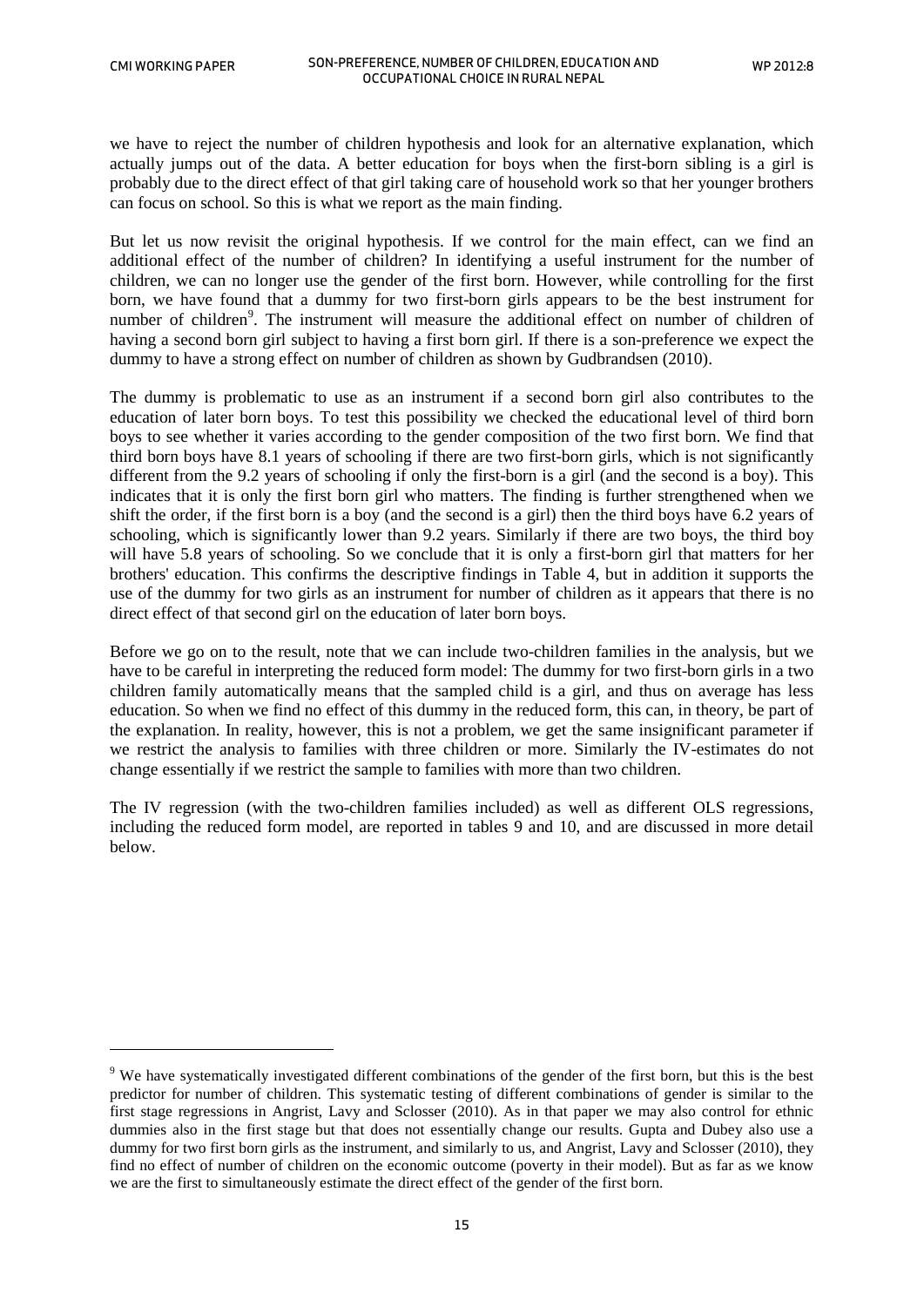| Dep: edunfb         | $\mathbf 1$<br><b>OLS</b> | $\overline{2}$<br>$\mathbf{I}$ | 3<br><b>Red-form</b> | $\overline{\mathbf{4}}$<br><b>OLS</b> | $\overline{\mathbf{5}}$<br><b>OLS</b> |
|---------------------|---------------------------|--------------------------------|----------------------|---------------------------------------|---------------------------------------|
| male                | $0.801*$                  | $0.947*$                       | $0.957**$            | $0.957**$                             | $1.226***$                            |
|                     | (0.452)                   | (0.454)                        | (0.442)              | (0.441)                               | (0.359)                               |
| female-first-born   | 0.314                     | $-0.010$                       | $-0.008$             | $-0.033$                              | $-0.132$                              |
|                     | (0.639)                   | (0.796)                        | (0.819)              | (0.646)                               | (0.558)                               |
| inter-male-femfb    | 1.145                     | $1.164*$                       | 1.152                | $1.165*$                              | $1.023*$                              |
|                     | (0.680)                   | (0.663)                        | (0.749)              | (0.657)                               | (0.574)                               |
| female-two-first    |                           |                                | $-0.033$             |                                       |                                       |
|                     |                           |                                | (0.732)              |                                       |                                       |
| N-alive             | $-0.542***$               | $-0.036$                       |                      |                                       |                                       |
|                     | (0.165)                   | (0.791)                        |                      |                                       |                                       |
| Tharu               |                           |                                |                      |                                       | $1.509**$                             |
|                     |                           |                                |                      |                                       | (0.697)                               |
| <b>Bantar</b>       |                           |                                |                      |                                       | $-2.502***$                           |
|                     |                           |                                |                      |                                       | (0.816)                               |
| BC                  |                           |                                |                      |                                       | $4.043***$                            |
|                     |                           |                                |                      |                                       | (0.837)                               |
| Constant            | 8.506 ***                 | 6.396*                         | $6.246***$           | $6.246***$                            | 5.550***                              |
|                     | (0.845)                   | (3.137)                        | (0.541)              | (0.540)                               | (0.660)                               |
| <b>Observations</b> | 787                       | 787                            | 787                  | 787                                   | 787                                   |
| <b>R-squared</b>    | 0.071                     | 0.042                          | 0.038                | 0.038                                 | 0.179                                 |
| First-stage         |                           |                                |                      |                                       |                                       |
| dep: N-alive        |                           |                                |                      |                                       |                                       |
| Male                |                           | $-0.288$                       |                      |                                       |                                       |
|                     |                           | (0.204)                        |                      |                                       |                                       |
| female-first-born   |                           | $-0.044$                       |                      |                                       |                                       |
|                     |                           | (0.265)                        |                      |                                       |                                       |
| inter-male-femfb    |                           | 0.324                          |                      |                                       |                                       |
|                     |                           | (0.249)                        |                      |                                       |                                       |
| female-two-first    |                           | $0.918**$                      |                      |                                       |                                       |
|                     |                           | (0.381)                        |                      |                                       |                                       |
| Constant            |                           | 4.168                          |                      |                                       |                                       |
|                     |                           | (0.167)                        |                      |                                       |                                       |

Kleiberger-Paap rk Wald F statistics for the clustered IV is 5.799. Without cluster-corrections the Cragg-Donald Wald F statistic would be 33.093. If only second-stage is clustered (as in ivreg, cluster()), then the first stage F-statistics is 19.44. Bold means that femalefb+intmalfemfb is significant at the 5%-level (10%-level in the first stage). Clustered at the PSU level standard errors in parentheses. \*\*\* p<0.01, \*\* p<0.05, \* p<0.1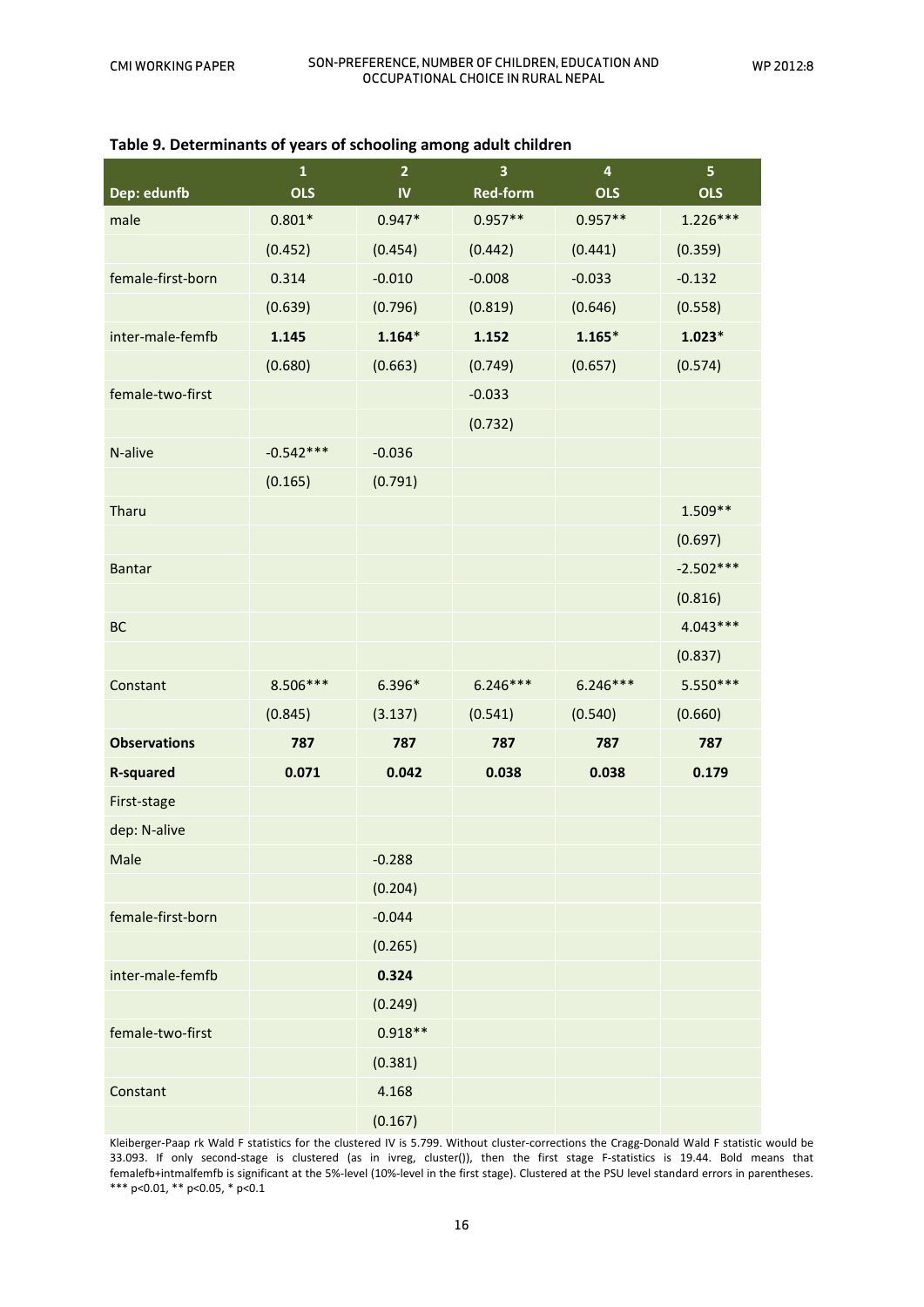1

The purpose of this research was to investigate whether families with many children invest less in the children's education, which may be expected given a potential quantity-quality trade-off as indicated by the OLS-regression in the first column of tables 9 and 10, where we find that children have less education the more children (higher N-alive) their mother has.

However, the descriptive statistics (and the reduced form model in the third columns of tables 9 and 10) indicate that the gender of the first born only matters for male siblings of the first born. Boys with a first born sister, and only this group, get more education than any other group. And we have a positive effect, not a negative as we should expect if the quantity of children mattered only for boys. So we need an alternative explanation, and the immediate interpretation is the one discussed above that the boys benefit directly as the first born girl takes care of household work, while the boys focus on school. This finding is significant in the IV in the second column, as well as in the reduced form model in the third column.

The dummy for two first born girls instrument is highly significant in the first stage of the IV. Then in the second stage we find that number of children does not matter for the education of each child $10$ . Subject to this finding we also report a regression without the apparently redundant (and endogenous) number of children variable in the fourth column, and the results are still the same, and we add social identity as controls in the fifth column, without changing the results. When we control for caste, however, the R-squared increases. As expected, the hill origin high castes are better educated than others, while the Bantar Dalit group that dominates in these villages, have less education. The indigenous Tharu group has more years of schooling than the control group.

We also note that boys in general get more years of schooling, but for SLC there is no significant direct gender effect. So if one of these non-first born girls is talented she will have the same chance of completing the SLC. This may be because a girl with a good education may enter the high status marriage market, and also will have some probability of getting a well paid job herself.

<span id="page-22-0"></span> $10$  For the same reason the instrument is not significant in the reduced form in the third column. This is also true if we add the interaction effect with the male dummy as we do for the significant female-first dummy. Now similar to the discussion of a dummy for the second born, in theory the two-females-first dummy may have a positive direct effect on the education of boys similar to the female-first dummy, which must then be cancelled out by a negative indirect effect via the number of children, which would mean that it is not a good instrument. But we find this cancelling out hypothesis to be unlikely. When the two-females-first dummy completely dominates the female-first dummy in the first stage, with the latter being non-significant, and then no total effect of the two-females-first dummy on education in the reduced form, then we believe it to be a good instrument, and the lack of effect in the reduced form being explained by the lack of any effect of number of children on education.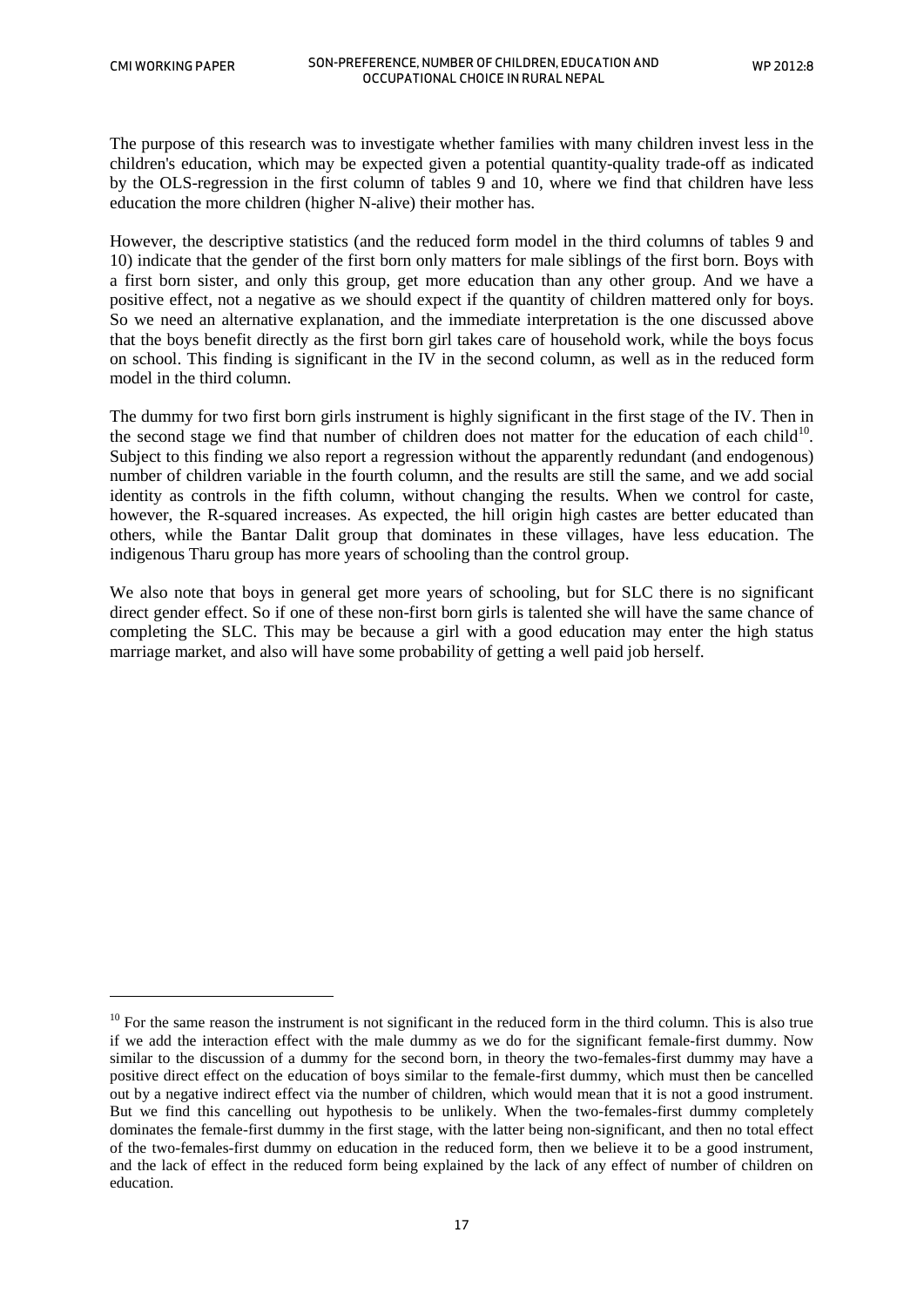| Dep: slcnfb       | $\mathbf{1}$<br><b>OLS</b> | $\overline{\mathbf{2}}$<br>$\mathbf{I}$ | 3<br><b>Red-form</b> | $\overline{\mathbf{4}}$<br><b>OLS</b> | 5<br><b>OLS</b> |
|-------------------|----------------------------|-----------------------------------------|----------------------|---------------------------------------|-----------------|
| male              | 0.004                      | 0.008                                   | 0.014                | 0.014                                 | 0.029           |
|                   | (0.045)                    | (0.043)                                 | (0.048)              | (0.048)                               | (0.043)         |
| female-first-born | 0.076                      | 0.066                                   | 0.066                | 0.053                                 | 0.048           |
|                   | (0.069)                    | (0.080)                                 | (0.082)              | (0.067)                               | (0.062)         |
| inter-male-femfb  | 0.093                      | 0.093                                   | 0.087                | 0.094                                 | 0.082           |
|                   | (0.079)                    | (0.079)                                 | (0.088)              | (0.078)                               | (0.072)         |
| female-two-first  |                            |                                         | $-0.018$             |                                       |                 |
|                   |                            |                                         | (0.059)              |                                       |                 |
| N-alive           | $-0.036***$                | $-0.020$                                |                      |                                       |                 |
|                   | (0.013)                    | (0.062)                                 |                      |                                       |                 |
| Tharu             |                            |                                         |                      |                                       | 0.081           |
|                   |                            |                                         |                      |                                       | (0.061)         |
| <b>Bantar</b>     |                            |                                         |                      |                                       | $-0.161***$     |
|                   |                            |                                         |                      |                                       | (0.050)         |
| BC                |                            |                                         |                      |                                       | $0.353***$      |
|                   |                            |                                         |                      |                                       | (0.088)         |
| Constant          | $0.403***$                 | 0.335                                   | $0.251***$           | $0.251***$                            | $0.204***$      |
|                   | (0.067)                    | (0.251)                                 | (0.041)              | (0.041)                               | (0.050)         |
| Observations      | 787                        | 787                                     | 787                  | 787                                   | 787             |
| R-squared         | 0.033                      | 0.030                                   | 0.019                | 0.019                                 | 0.095           |
| First-stage       |                            |                                         |                      |                                       |                 |
| dep: N-alive      |                            |                                         |                      |                                       |                 |
| male              |                            | $-0.288$                                |                      |                                       |                 |
|                   |                            | (0.204)                                 |                      |                                       |                 |
| female-first-born |                            | $-0.044$                                |                      |                                       |                 |
|                   |                            | (0.265)                                 |                      |                                       |                 |
| inter-male-femfb  |                            | 0.324                                   |                      |                                       |                 |
|                   |                            | (0.249)                                 |                      |                                       |                 |
| female-two-first  |                            | $0.918**$                               |                      |                                       |                 |
|                   |                            | (0.381)                                 |                      |                                       |                 |
| Constant          |                            | 4.168                                   |                      |                                       |                 |
|                   |                            | (0.167)                                 |                      |                                       |                 |

#### **Table 10. Determinants of SLC among adult children**

Kleiberger-Paap rk Wald F statistics for the clustered IV is 5.799. Without cluster-corrections the Cragg-Donald Wald F statistic would be 33.093. If only second-stage is clustered (as in ivreg, cluster()), then the first stage F-statistics is 19.44. Bold means that femalefb+intmalfemfb is significant at the 5%-level (10%-level in the first stage). Clustered at the PSU level standard errors in parentheses. \*\*\* p<0.01, \*\* p<0.05, \* p<0.1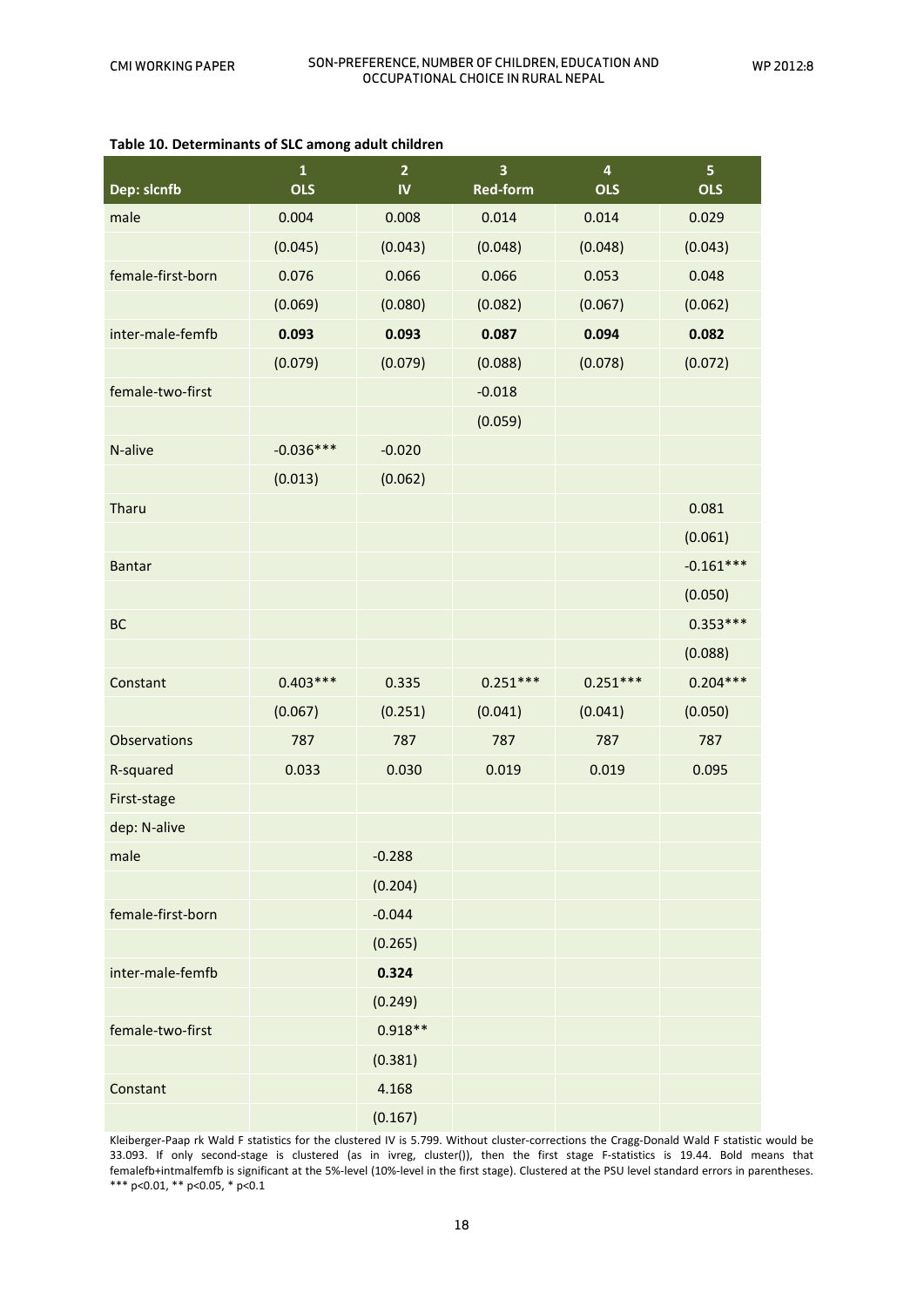1

The main finding of this paper is thus that boys get a better education if they have a first born sister. For the US, Butcher and Case (1994) find the opposite result, women raised with brothers get a better education, while men's education does not depend on the gender of their siblings. For South-Asia, Sawada and Lokshin (2009) find a similar effect to ours in Pakistan, but for both gender, so in Pakistan even girls benefit from having older sisters. Ota and Moffatt (2007) replicate this finding on data from India<sup>[11](#page-24-0)</sup>. So our findings indicate an even stronger son-preference in Nepal than in these studies from neighboring India and Pakistan, as only boys appear to benefit from having an older sister.

<span id="page-24-0"></span> $11$  Although their descriptive statistics in Table 2 may indicate that boys benefit more, but this effect may not be significant?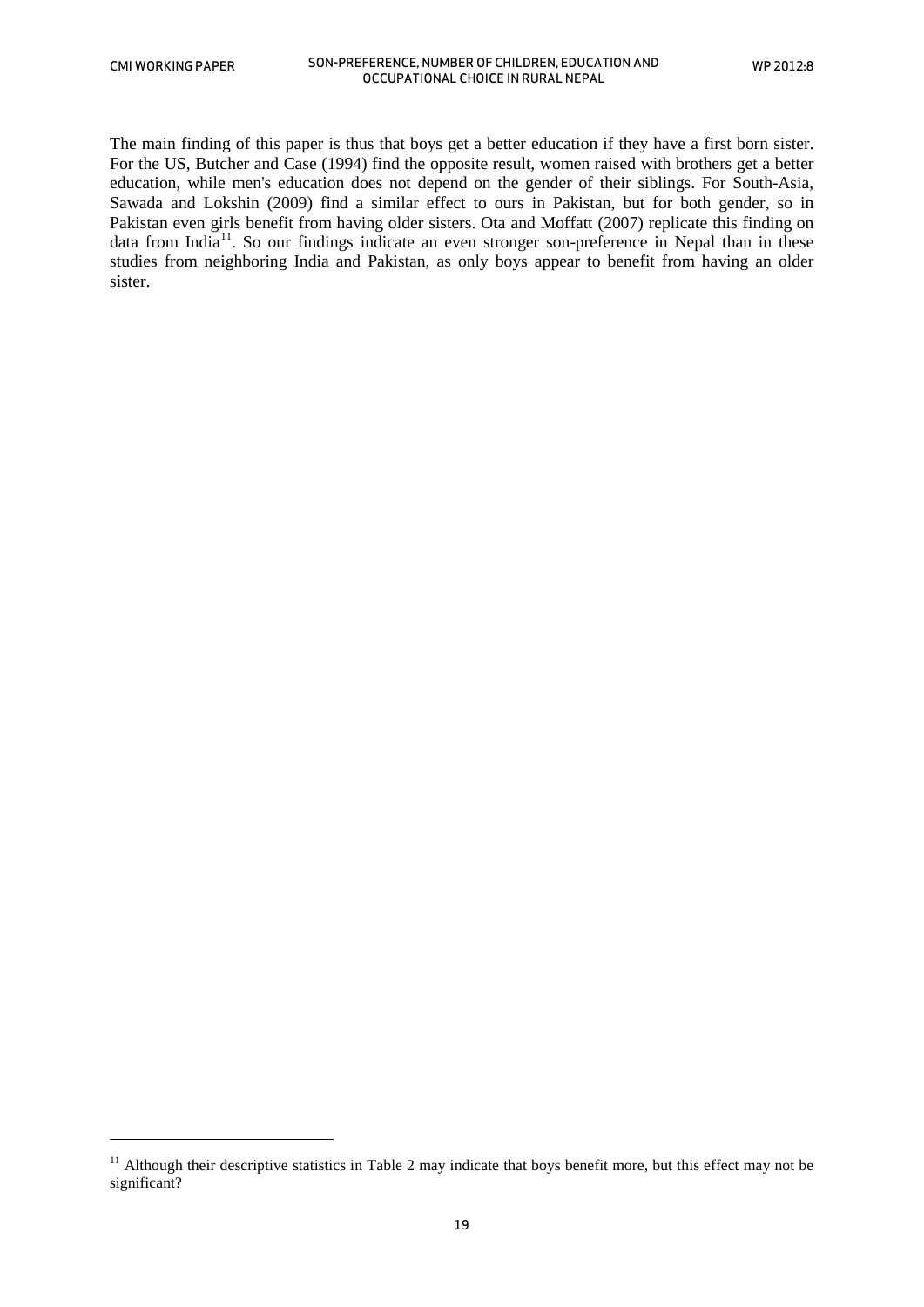## <span id="page-25-0"></span>5. Conclusions

We find that the number of children does not matter for how much education each child gets. In looking for a variable that could establish an exogenous variation in the number of children, we did, however, find another important indication of son-preference in Nepal. We knew from before that if the first born is a girl, then women gets more children, and even more children if the second born is also a girl, and two girls is what we have used as an instrument in our analysis. But controlling for the number of children (or the instrument itself), we find that a first born girl has a major direct effect on education of later born children, but only for boys. So boys benefit from having a first born sister, independently of how many siblings they have, with the most likely explanation being that the sister takes care of household work while the boys can focus on school. This is a strong evidence of sonpreference in Nepal, and a kind that we have not seen in earlier studies from South-Asia. Some girls are basically domestic workers to the benefit of their brothers.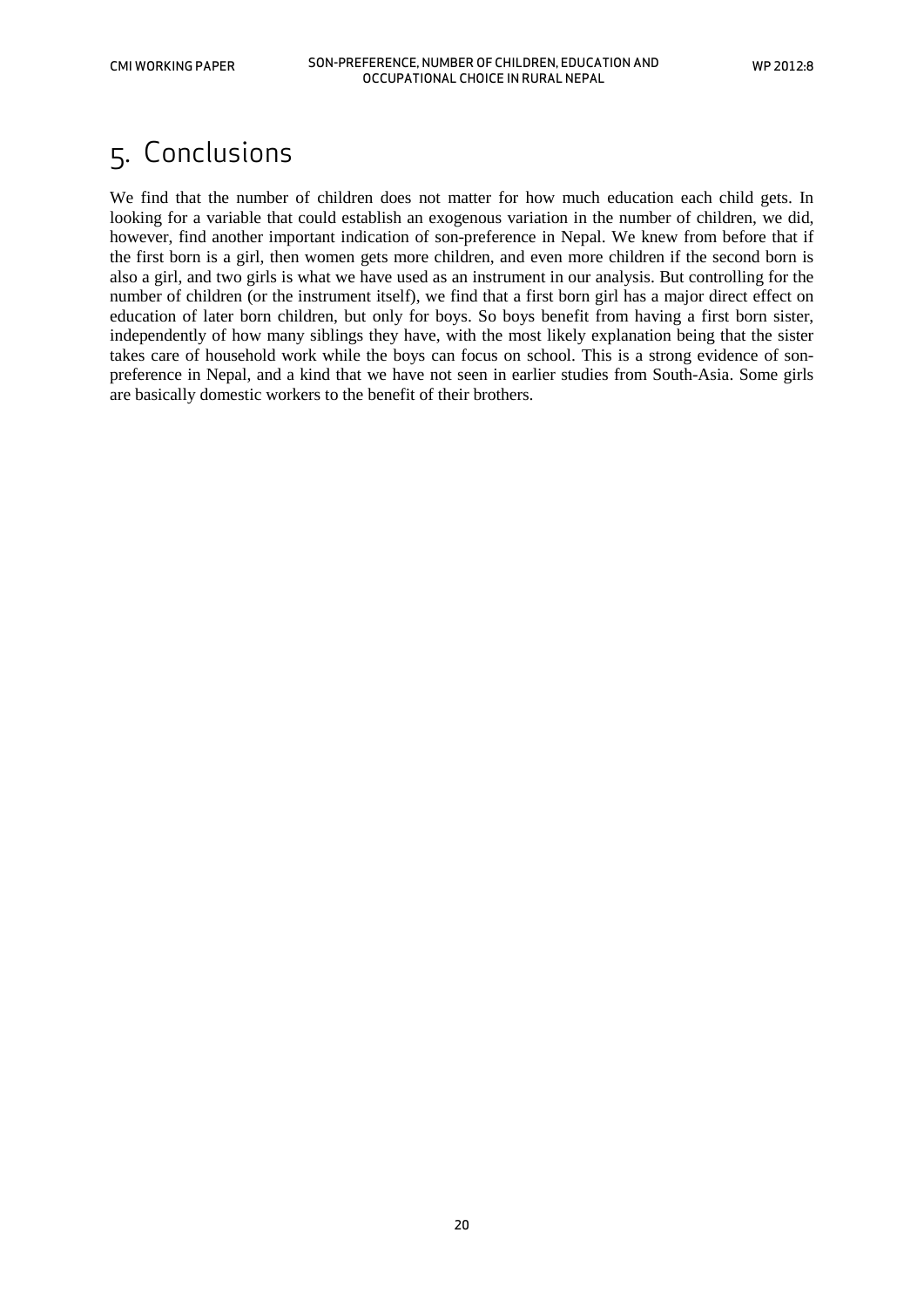### <span id="page-26-0"></span>References

- Angrist, J.D. and Evans, W.N.(1998). "Children and Their Parents' Labor Supply: Evidence from Exogenous Variation in Family Size". *American Economic Review*. 88(3): 450-477.
- Angrist, J., Lavy, V. and Schlosser, A. (2010). "Multiple Experiments for the Causal Link between the Quantity and Quality of Children". *Journal of Labor Economics*. **28**(4): 773-824.
- Basu, D. and de Jong, R. (2010). "Son Targeting Fertility Behavior: Some Consequences and Determinants". *Demography*. **47**(2): 521-536.
- Becker, G. S. (1960). "An Economic Analysis of Fertility". In Becker, G. S. (ed.), *Demographic and Economic Change in Developed Countries*. pp. 209-231. Princeton University Press.
- Benporath, Y. and Welch, F. (1976). "Do Sex Preferences Really Matter?" *Quarterly Journal of Economics*. **90**(2): 285-307.
- Butcher, K.F. and Case, A. (1994). "The Effect of Sibling Sex Composition on Women's Education and Earnings". *Quarterly Journal of Economics*. **109**(3): 531-563.
- CIA (2012). The World Factbook. www.cia.gov/library/publications/the-worldfactbook/fields/2018.html
- Cruces, G. and Galiani, S. (2007). "Fertility and Female Labor Supply in Latin America: New Causal Evidence". *Labour Economics*. **14**(3): 565-573.
- Das Gupta, M., Zhenghua, J, Bohua, L., Zhenming, X., Chung, W. and Hwa-Ok, B. (2003). "Why is Son Preference so Persistent in East and South Asia? A Cross-Country Study of China, India and the Republic of Korea". *Journal of Development Studies*. **40**(2): 153-187.
- Daouli, J., Demoussis, M. and Giannakopoulos, N. (2009). "Sibling-Sex Composition and its effects on Fertility and Labor Supply of Greek Mothers". *Economics Letters*. **102**(3): 189-191.
- Edlund, L. and Lee, C. (2009). *Son Preference, Sex Selection and Economic Development: Theory and Evidence from South Korea*. Columbia University. Department of Economics. Discussion Paper no.: 0910-04
- Edmonds, E.V. (2006). "Understanding Sibling Differences in Child Labor". *Journal of Population Economics*. **19**(4): 795-821.
- Ejrnaes, M. and Portner, C.C. (2004). "Birth order and the intrahousehold allocation of time and education". Review of Economics and Statistics. 86(4): 1008-1019.
- Emerson, P.M. and Souza, A.P. (2008). "Birth order, child labor, and school attendance in Brazil". *World Development*. **36**(9): 1647-1664.
- Gudbrandsen, N.H. (2010). *The impact of Wealth and Female autonomy on Fertility Decisions in Nepal: An Econometric Analysis*. Master-thesis University of Bergen and CMI Working Paper.
- Gupta, N.D. and Dubey, A. (2006). "Fertility and the Household's Economic Status: A Natural Experiment using India Micro Data". *Journal of Development Studies*. **42**(1): 110-138.
- Hatlebakk, M. (2007). *Economic and social structures that may explain the recent conflicts in the Terai of Nepal*. CMI. Report for the Norwegian Embassy in Kathmandu.
- Hatlebakk, M. (2009). "Capacity-constrained Collusive Price Discrimination in the Informal Rural Credit Markets of Nepal". *Review of Development Economics*.**13**(1): 70-86.
- Hatlebakk, M. (2011). "Triadic power relations in Rural Nepal". *Journal of Development Studies*. **47**(11): 1739-1756.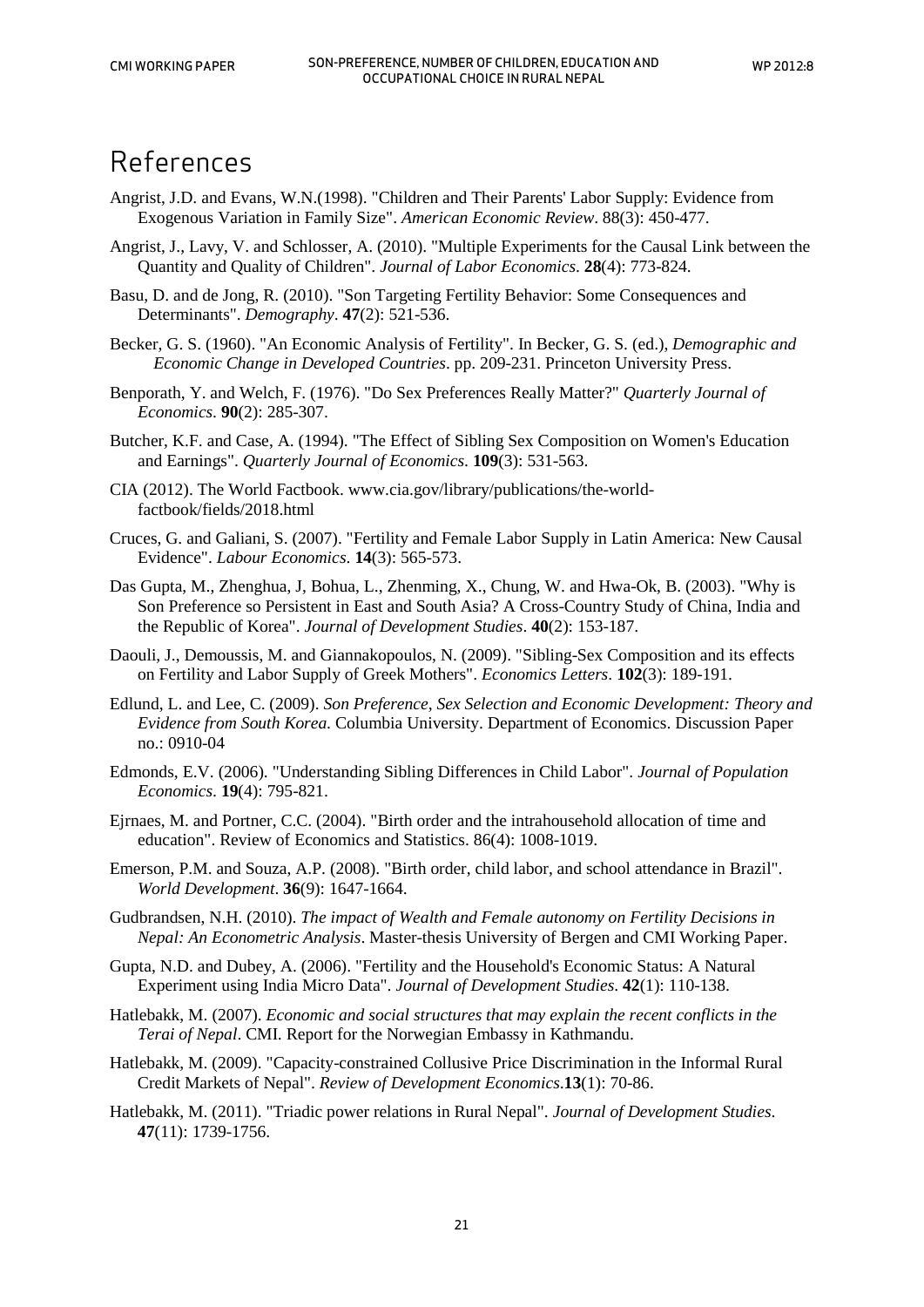- Karki, Y.B. and Krishna, R. (2008). *Factors Responsible for the Rapid Decline of Fertility in Nepal An Interpretation: Further Analysis of the 2006 Nepal Demographic and Health survey*. Calverton, Maryland: Macro International Inc.
- K.C., Bal Kumar (2004). "Migration, poverty and development in Nepal". *Asian and Pacific Migration Journal*. 13(2): 205-232.
- Koolwal, G.B. (2007). "Son Preference and Child Labor in Nepal: The Household Impact of Sending Girls to Work". *World Development*. **35**(5): 881-903.
- Leone T, Matthews Z, and Dalla Zuanna G. (2003). "Impact and determinants of sex preference in Nepal". *International Family Planning Perspectives*. **29**(2): 69-75.
- NLSS (1995). *Nepal Living Standards Survey Report 1996. Main findings*. Central Bureau of Statistics. National Planning Commission Secretariat.
- NLSS (2003). *Nepal Living Standards Survey 2003/2004. Statistical report*. Central Bureau of Statistics. National Planning Commission Secretariat.
- NLSS (2010). *Nepal Living Standards Survey 2010/2011. Statistical report*. Central Bureau of Statistics. National Planning Commission Secretariat.
- Ota, M. and Moffatt, P. (2007). "The within-household schooling decision: a study of children in rural Andhra Pradesh". *Journal of Population Economics*. **20**(1): 223-239.
- Ponczek, V. and Souza, A.P. (2012). "New Evidence of the Causal Effect of Family Size on Child Quality in a Developing Country". *Journal of Human Resources*. **47**(1): 64-106.
- Sawada, Y. and Lokshin, M. (2009). "Obstacles to school progression in rural Pakistan: An analysis of gender and sibling rivalry using field survey data". *Journal of Development Economics*. **88**(2): 335- 347.
- Veron, J. (2008). "The demography of South Asia from the 1950s to the 2000s. A summary of changes and a statistical assessment". *Population*. **63**(1): 9-92.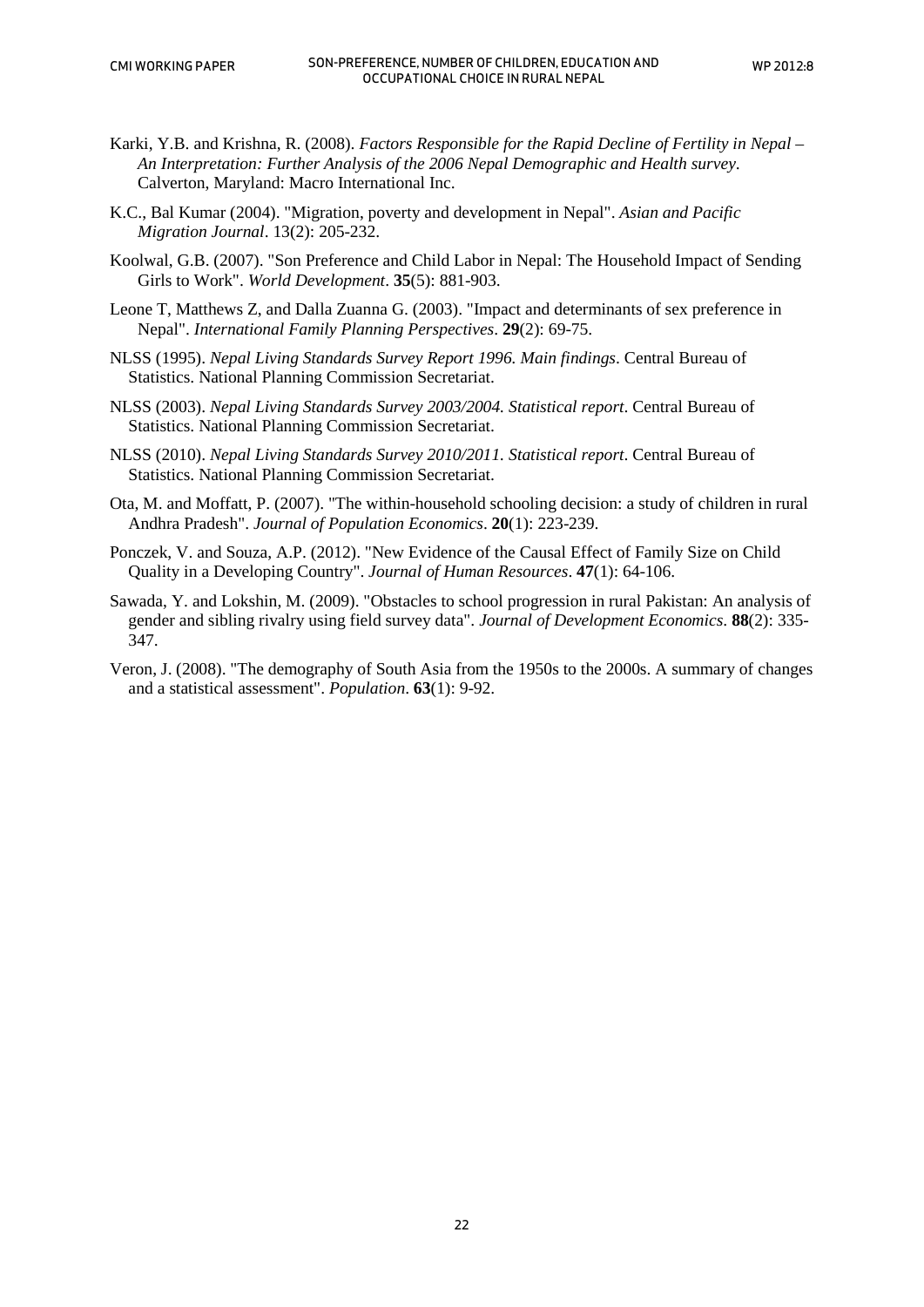**CMI WORKING PAPERS** This series can be ordered from:

**CMI (Chr. Michelsen Institute)** Phone: +47 47 93 80 00 Fax: +47 47 93 80 01 E-mail: cmi@cmi.no

P.O.Box 6033 Bedriftssenteret, N-5892 Bergen, Norway Visiting address: Jekteviksbakken 31, Bergen

Web: www.cmi.no

#### Price: NOK 50

Printed version: ISSN 0804-3639 Electronic version: ISSN 1890-5048 Printed version: ISBN 978-82-8062-446-8 Electronic version: ISBN 978-82-8062-447-5

This paper is also available at: www.cmi.no/publications

INDEXING TERMS **Fertility** Intra-household gender